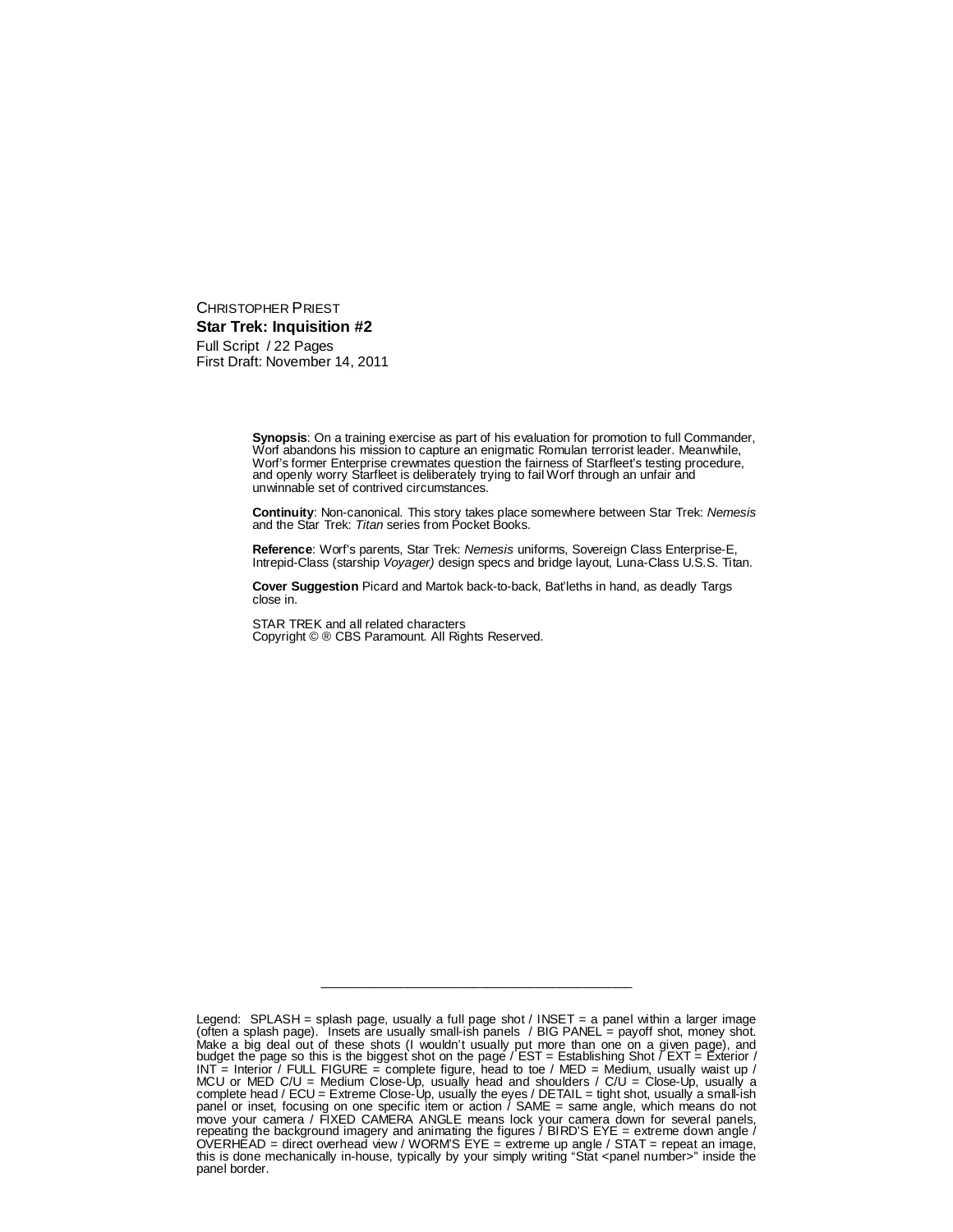*3 PANELS ACROSS TOP: FIXED CAMERA ANGLE: AN INTERVIEW WITH CAPTAIN PICARD.*

1 MEDIUM SHOT: JEAN-LUC PICARD IN CIVILIAN CLOTHES, SEATED. HE IS ACTUALLY SEATED AT A SMALL, INTIMATE BISTRO TABLE FOR TWO, BUT WE DO NOT SEE THE TABLE. A BLACK BACKGROUND. NO DETAILS, WE DO NOT KNOW TIME OR PLACE. NORMAL, THIS PICKS UP FROM LAST ISSUE: SAME CLOTHES, LIGHTING, CAMERA ANGLE. WE DO NOT SEE WHOM PICARD IS TALKING TO.

IN THIS PANEL, PICARD's HEAD TURNED TO PROFILE VIEW. HE IS ACTUALLY GAZING OUT AT THE STREET BUT WE SHOULD NOT KNOW THIS YET. HE IS BEING THOUGHTFUL..

- **1 PICARD: The point of Starfleet is this:**
- **2 PICARD: To better all humanity through an**

**understanding of our place in the universe.**

- 2 STAT/REPEAT.
	- **3 PICARD: The more we learned and understood about what's out there--**
	- **4 PICARD: --the less likely we'd one day awaken to**
		- **discover a hostile species on our doorstep.**
	- **5 PICARD: Explorers. [Ital]** *"To go boldly."*
- 3 PICARD; NOW GLARING AT HIS UNSEEN DINNER COMPANION..
	- **6 PICARD: Now look at us.**
- 4 WIDE ACROSS: OVERHEAD ANGLE: THE WOOD SHED FRO LAST ISSUE: A WINTERY PLAIN: DEEP SNOW, HOWLING WINDS. DRAG MARKS IN THE SNOW FROM WHERE KID-WORF HAD BEEN RAGGED LAST ISSUE, AND FOOTPRINTS LEADING AWAY FROM TH SHED.
	- **7 MOTHER: (Off) < Get out of my way, Sergey! >**
	- **8 FATHER: (Off) < Leave him! >**
	- **9 MOTHER: (Attach to her previous) < That's my son out there-- >\***
	- **10 CAPTION: \*Translated from Russian**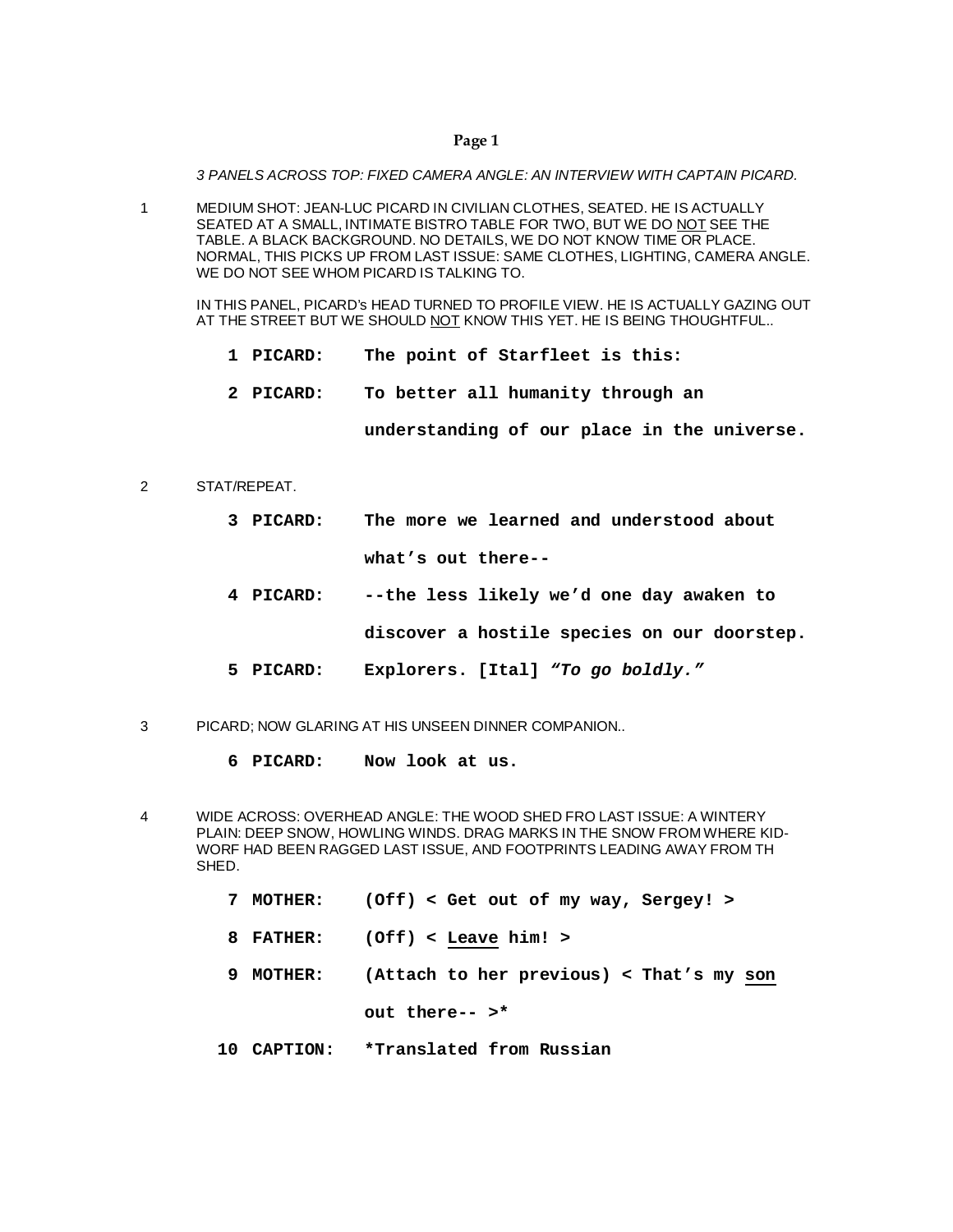- 5 CUT TO: A KITCHEN: MOTHER AND FATHER ARGUE. IN IMMEDIATE FOREGROUND: THE KETTLE WORF WAS CARRYING LAST ISSUE IN PRESENT-DAY. MOTHER IS PLANNING TO TAKE THE CHILD SOME FOOD.
	- **11 MOTHER: < --freezing to death--!> 12 FATHER: < He is a Klingon, Helena! If you love him- - >**
- 6 UT TO: INT/SHED: DARK, MOONLIGHT STREAMS IN THROUGH WINDOW (WE DO NOT NEED TO SEE THE WINDOW). WORF, AGE 8 OR SO, ARMS FOLDED AROUND HIM, FREEZING. ICE FORMING ON HIS EYEBROWS, HAIR, ETC. GLARING, DETERMINED TO ENDUE HIS PUNISHMENT.

KID-WORF WEARS RESTRAINING COLLAR FROM LAST ISSUE, LIGHT BLINK.

**13 CAPTION: "--we must not treat him like a human**

**child--**

**14 CAPTION: "--we must allow him to be who he is."**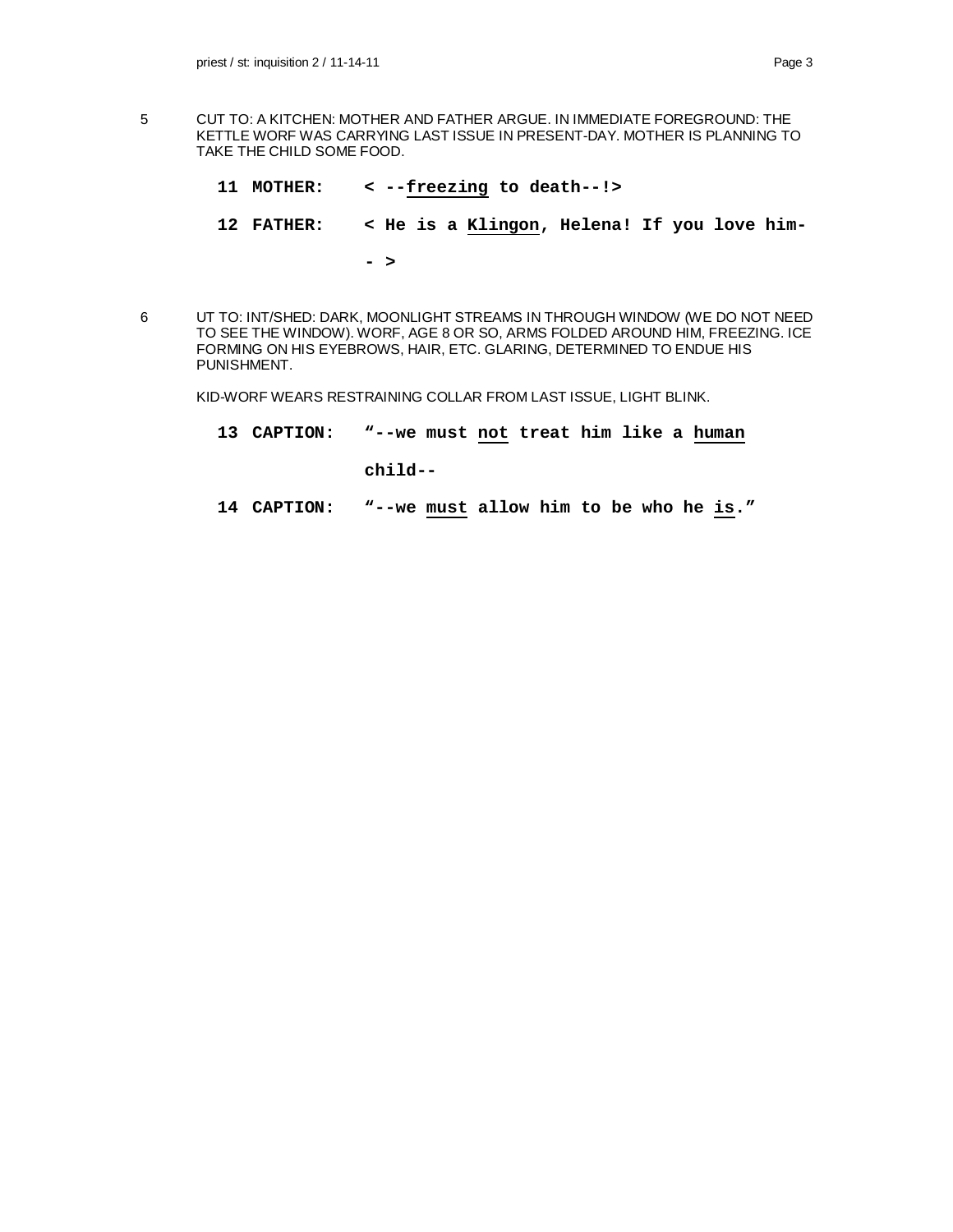(SPLASH) UNDERWATER: LOW ANGLE: WORF LEADS HIS TEAM IN A STEEP DIVE, WORF LYING ON ONE OF THE HIGH-TECH SLEDS FROM LAST ISSUE, TRAVELING AT A HIGH RATE OF SPEED, ARCING AROUND AND DOWN TOWARD US. WORF TOWS HIS PRISONER WITH ONE HAND. ALL MEN (INCLUDING XERXES, THE PRISONER) WEAR HIGH-TECH BREATHING APPARATUS OVER THEIR FACES. BRIGHT LIGHTS FROM THE SLEDS, LIGHTING THE WAY.

REMINDER: THE LIQUID APPEARS TO BE WATER BUT IS NOT WATER AS WE KNOW IT. IT'S MORE LIKE MOTOR OIL: THICK, VISCOUS. BUBBLES IN THEIR WAKE.

- **1 TITLE: STAR TREK: INQUISITION**
- **2 TITLE: BOOK TWO: A MATTER OF DEGREES**
- **3 CREDITS:**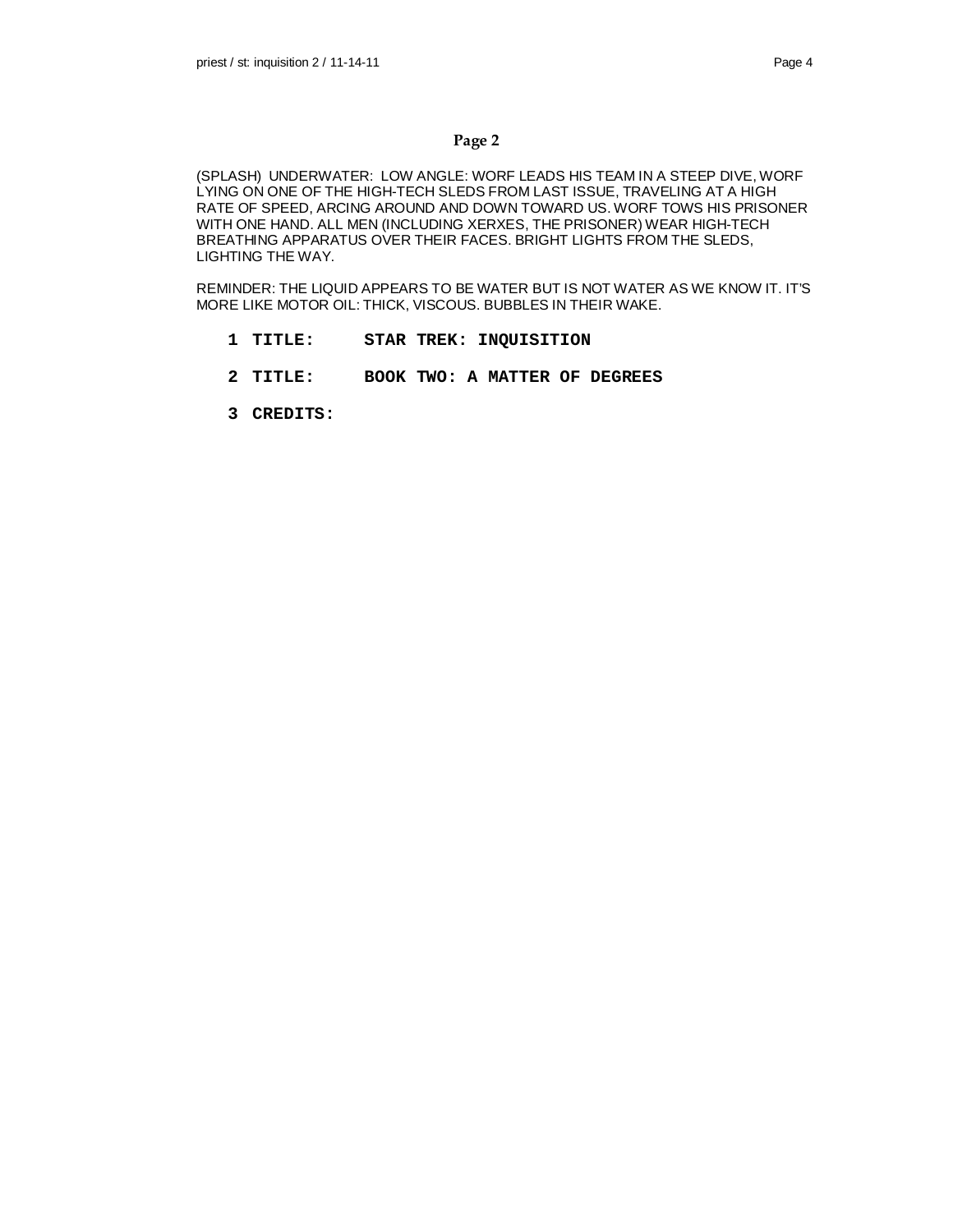1 IN CLOSE: ONE OF WORF's GUY's POINTING TO SOMETHING OFF-PANEL. ICE BEGINNING TO FORM ON HIS MASK: EMPHASIZE IT IS EXTREMELY COLD.

**— no copy —**

2 NEW ANGLE: A TRIO OF FUTURISTIC RAIDERS, FLYING IN FORMATION, ARC AROUND FROM BEHIND THE HE MONUMENT. NOTE THE MONUMENT HAS A HOLE BLASTED IN IT FROM LAST ISSUE.

THESE RAIDERS SHOULD BE REMINISCENT OF JEM H'DAR SHIPS, BUT MUCH SMALLER, ABOUT THE SIZE OF FEDERATION RUNABOUTS. GIVE THE SOME MENACE: KLINGON-ESQUE ATTACK WINGS OR SOMETHING. THEY SHOULD GLOW WITH EVIL ENERGY.

**— no copy —**

3 ON WORF, MAKING A "CUT THROAT" GESTURE WITH HIS HAND, GIVING THE SIGNAL FOR HIS MEN TO KILL THEIR LIGHTS.

**— no copy —**

4 HIGH ANGLE: THE TEAM DIVES AT HIGH RATE OF SPEED AWAY FROM US, HEADING DEEP INTO BLACK VOID BELOW.

**— no copy —**

5 THE RAIDERS EXECUTE A FLYING PASS, ARCING AROUND, SEARCHING FOR WORF's TEAM.

**— no copy —**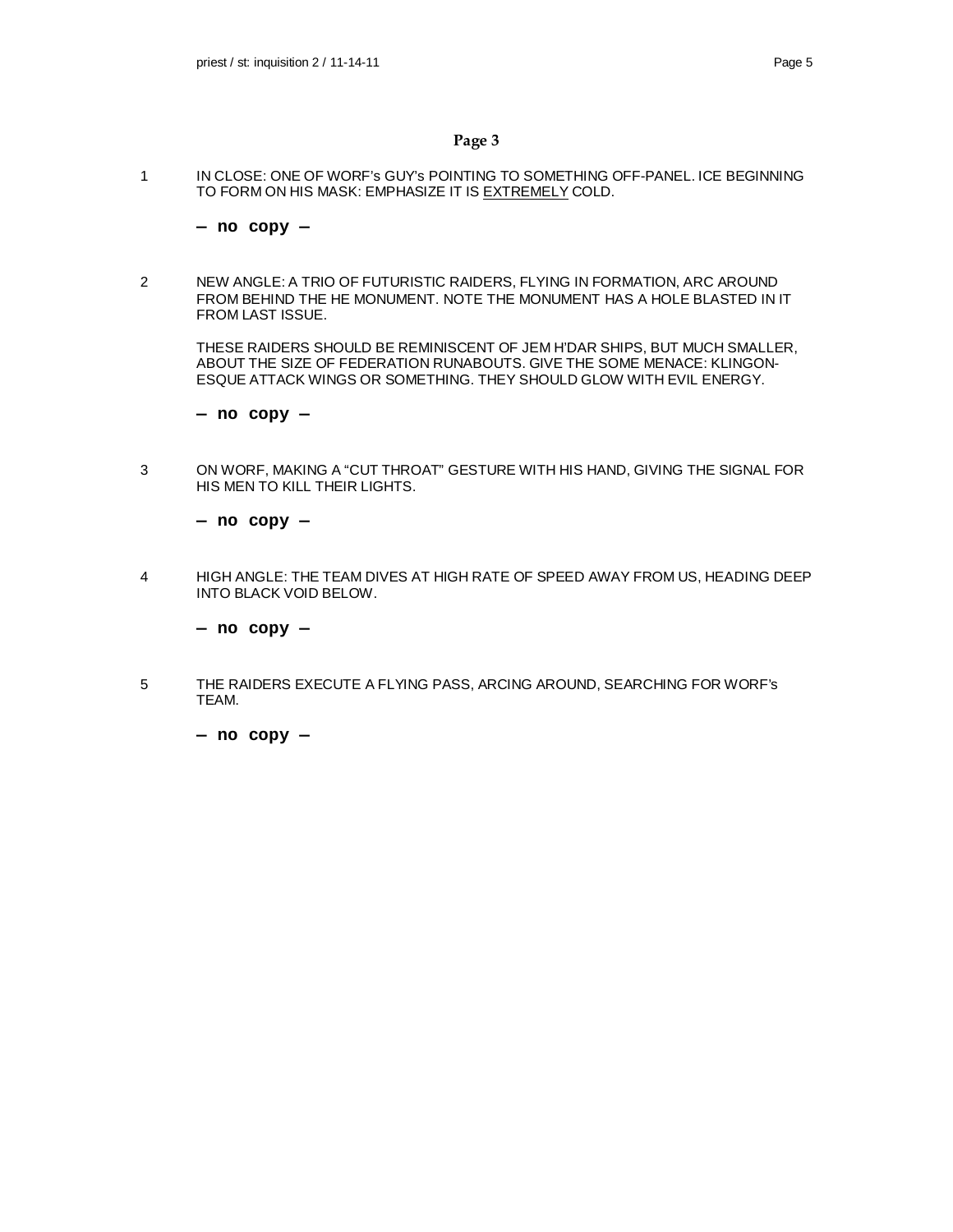1 WIDE SHOT: WORF's TEAM DESCENDS TO A CLIFF LEDGE WHERE THE SHUTTLECRAFT FROM LAST ISSUE LAYS ON ITS SIDE. ICE COVERS THE SHUTTLE, BUT WE CAN CLEARY MAKE OUT WHAT IT IS. COLOR: CHEAT THE LIGHT SOURCE, HERE. EVEN THOUGH OUR GUYS HAVE TURNED THEIR LIGHTS OFF, WE NEED TO UNDERSTAND THIS IS A FEDERATION SHUTTLE. PERHAPS BROADER LIGHT FROM THE RAIDERS ABOVE.

**— no copy —**

2 INTERIOR/SHUTTLE: WORF's TEAM CRAMS INTO TIGHT SPACES. THE SHUTTLE IS FLOODED WITH THE AQUEOUS LIQUID.

**— no copy —**

3 DETAIL: WORF's WRIST BAND: AN ELECTRONIC READOUT.

| 1 READOUT: | $ENV: -22^{\circ}$ C |
|------------|----------------------|
|            | OXYGEN: 00:04:32     |

4 WORF: TAPPING BUTTONS ON HIS WRISTBAND.

**— no copy —**

- 5 STAT/REPEAT: DETAIL: WORF's WRIST BAND: AN ELECTRONIC READOUT.
	- **2 READOUT: RIDLEY GREEN**
- 6 CUT TO: INTERIOR/CORRIDOR ABOARD THE SVERDLOV: RIDLEY PASSED OUT ON THE FLOOR. HIS CIGAR STILL BURNING, LYING SOMEWHERE NEAR HIS FACE.

**— no copy —**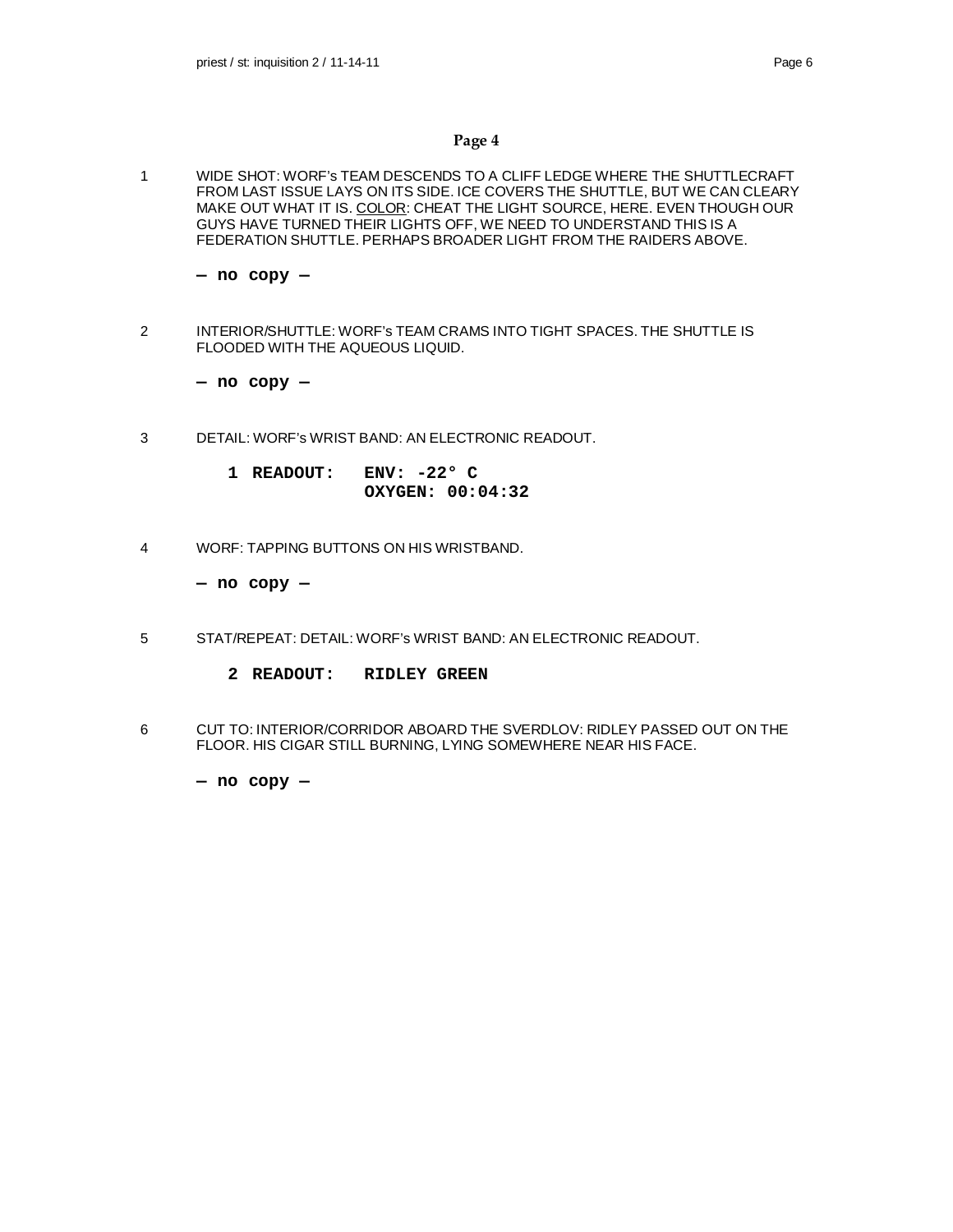- 1 FLOOR LEVEL: A BOOT CRUSHES RIDLEY's SMOLDERING CIGAR IN FOREGROUND. RIDLEY's FOREARM w/WRIST COMMUNICATOR IN SHOT.
	- **1 READOUT: RIDLEY GREEN**
- 2 NEW ANGLE: THE DOOR TO REECE's QUARTERS SLIDING OPEN, REVEALING REECE, PHASER IN HAND.
	- **2 REECE: Did you have to gas the whole corridor, Randy?**
	- **3 REECE: They're just two guys.**
- 3 REECE AND RANDY SPRINT DOWN THE HALL.
	- **4 BAIR: Two special forces guys, Reece-- trained killers hand-picked by the Klingon.**
	- **5 BAIR: I'm a botanist.**
	- **5 REECE: Where is Worf?**
	- **6 BAIR: Nobody knows-- we think he left the ship when we dove beneath the surface.**
	- **7 BAIR: We need to get back up into orbit--**
- 4 EXTERIOR: DYNAMIC SHOT OF THE SVERDLOV, UNDERWATER, SPEEDING THROUGH THE MURKY DEPTHS. NOTE: MASSIVE TORRENTS OF WATER EXPEL FROM THE REAR OF THE SHIP's WARP NACELLES (WATER IS BEING SUCKED IN THRU THE RAM SCOOPS IN FRONT OF NACELLES AND FORCED OUT THE REAR)
	- **8 BAIR: (From ship) --to contact Starfleet. Can't transmit in this soup or through the atmospheric storms above. 9 BAIR: (Attach) Soon as we get to the bridge we--**
	- **10 REECE: (Connect to her previous) No-- he'll expect**

**that--**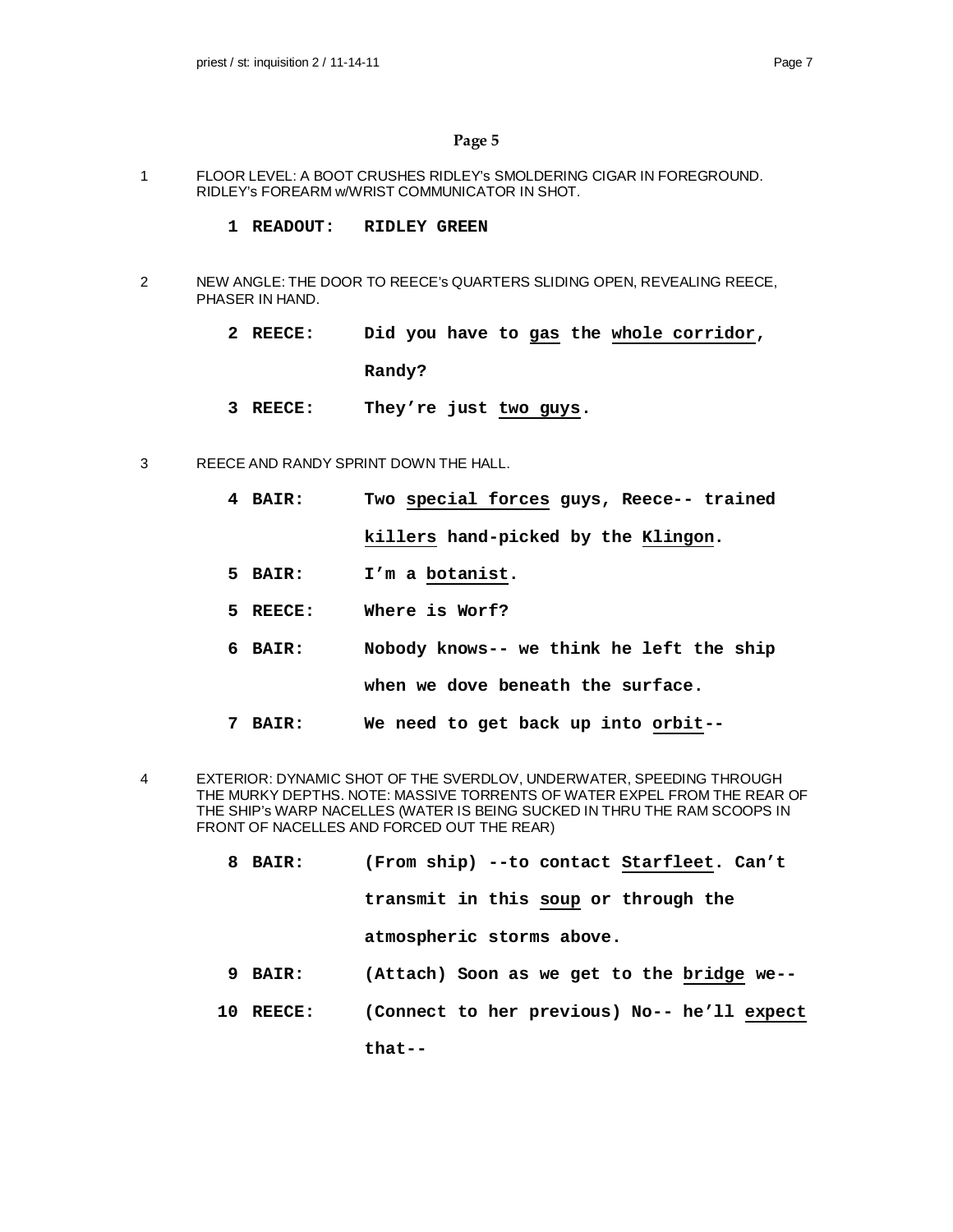- **11 REECE: --we'll transfer command to engineering.**
- **12 BAIR: Reece-- has the Klingon gone nuts-- or is this all part of the test--?**
- **13 REECE: They'll probably tell us at the court martial.**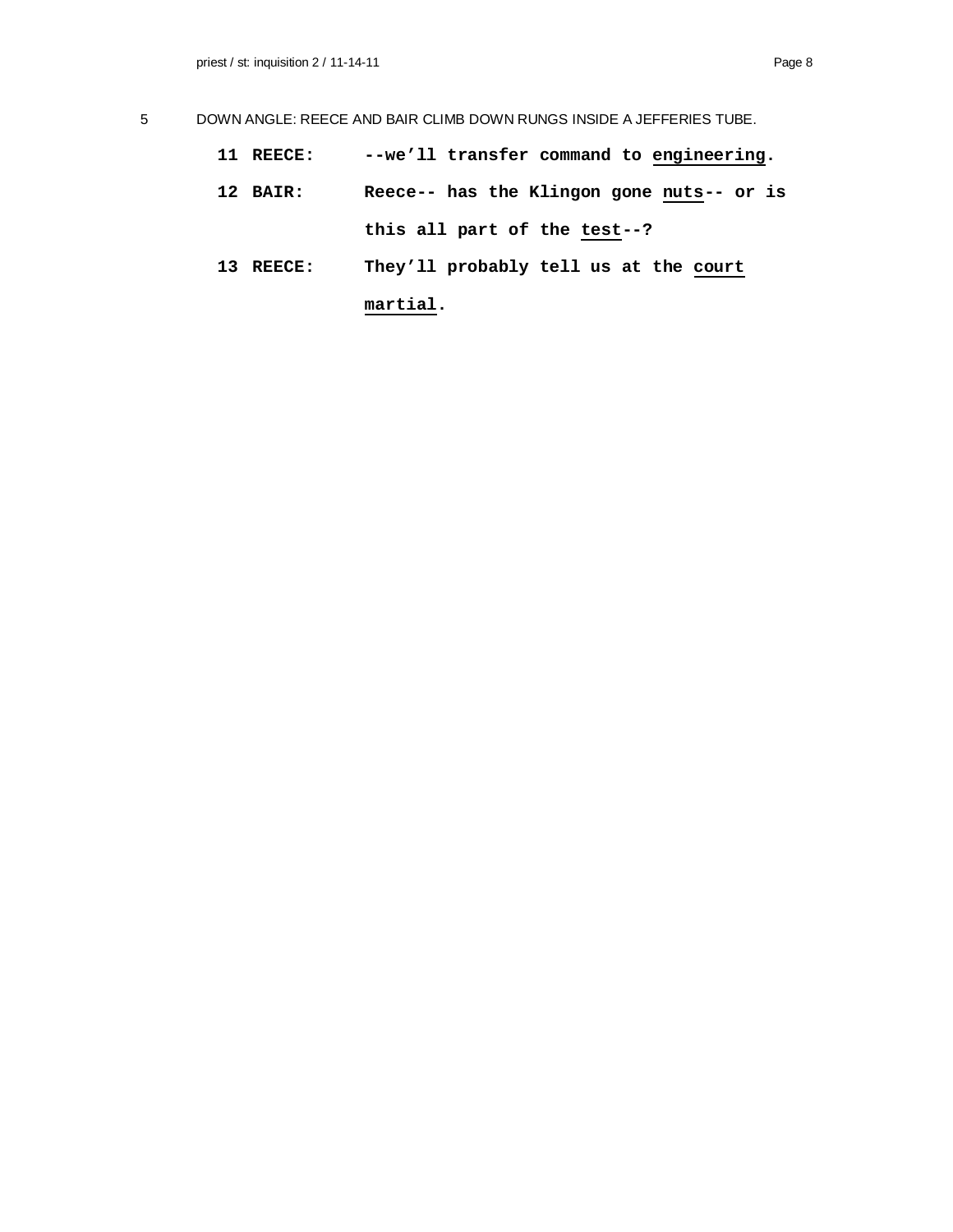- 1 INT: CAPTAIN JEAN-LUC PICARD's CABIN ABOARD THE ENTERPRISE. NIGHT. VERY DIM LIGHTING. THE CAPTAIN GETTING OUT OF BED, HAVING BEEN AWAKENED BY A COMM SIGNAL...
	- **1 SFX: BLEEEP... BLEEP... BLEEP...**
- 2 DETAIL: FACE OF ADMIRAL KATHRYN JANEWAY ON PICARD's DESKTOP MONITOR...
	- **2 PICARD: Admiral Janeway. To what do I owe the pleasure?**
	- **3 JANEWAY: (Electronic)** *Sorry to awaken you, Jean-Luc. I just got a call from a clerk in communications.*
	- **4 JANEWAY: (Electronic)** *Did you send a message to the Sverdlov?*
- 3 PICARD, YAWNING, STRETCHING..
	- **5 PICARD: ...**
	- **6 PICARD: ...yes... compliments to Lt. Commander**

**Worf, one of my old crew members.**

- **7 PICARD: ...is there a problem...?**
- 4 OVER PICARD's SHOULDER: JANEWAY, SMILING, HER FACE RESTING AGAINST HER FIST IN MILD EXASPERATION...
	- **8 JANEWAY: (Electronic)** *They're on a training mission- - Worf is up for full commander.*
	- **9 PICARD: I am aware, Admiral.**
	- **10 JANEWAY: (Electronic) Then you are aware Starfleet prefers to tightly control all contact with the Sverdlov until the exercise is completed.**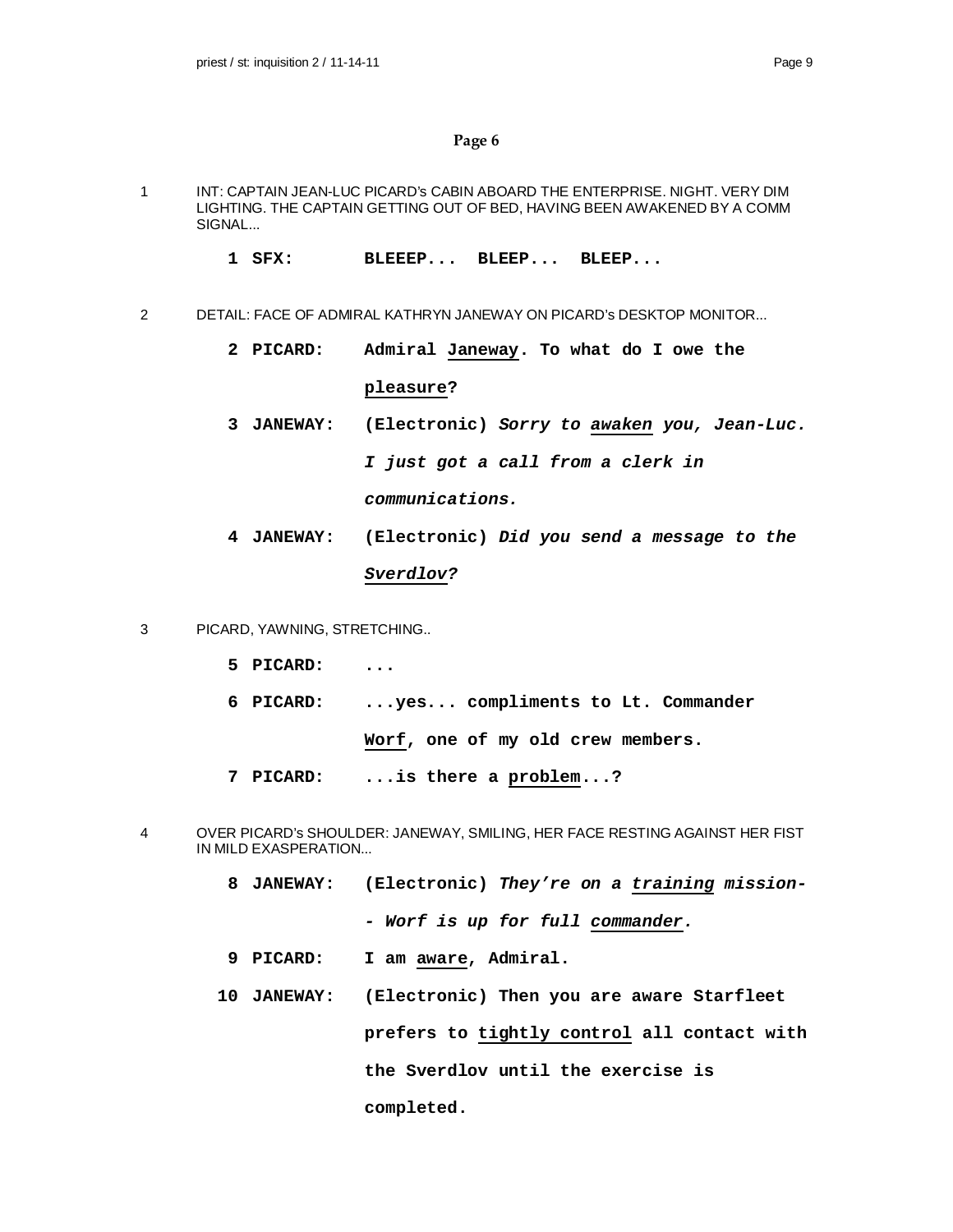- 5 LOW ANGLE: PICARD, STOIC, LOOKING DOWN AT US. LIGHT FROM THE MONITOR REFLECTS OFF OF HIM.
	- **11 PICARD: I am aware.**
	- **12 PICARD: Starfleet knows I am aware.**
	- **13 PICARD: Which is why they got a Starfleet admiral out of bed in the middle of the night.**
	- **14 ELECTRONIC:** *War games, Jean-Luc--*
	- **13 PICARD: Indeed. But whose war.**
- 6 WIDE ACROSS THE BOTTOM: THE ROOM. ISOLATE PICARD NEAR HIS DESK, THE PLANET HEKERAS II SEEN OUT OF HIS STATEROOM WINDOWS.
	- **14 ELECTRONIC:** *In order to be effective, Worf can't know which situations are simulated and which are real.*
	- **15 PICARD: Or that he's just wasting his time.**
	- **16 ELECTRONIC:** *The V'Nahkt Codicil.*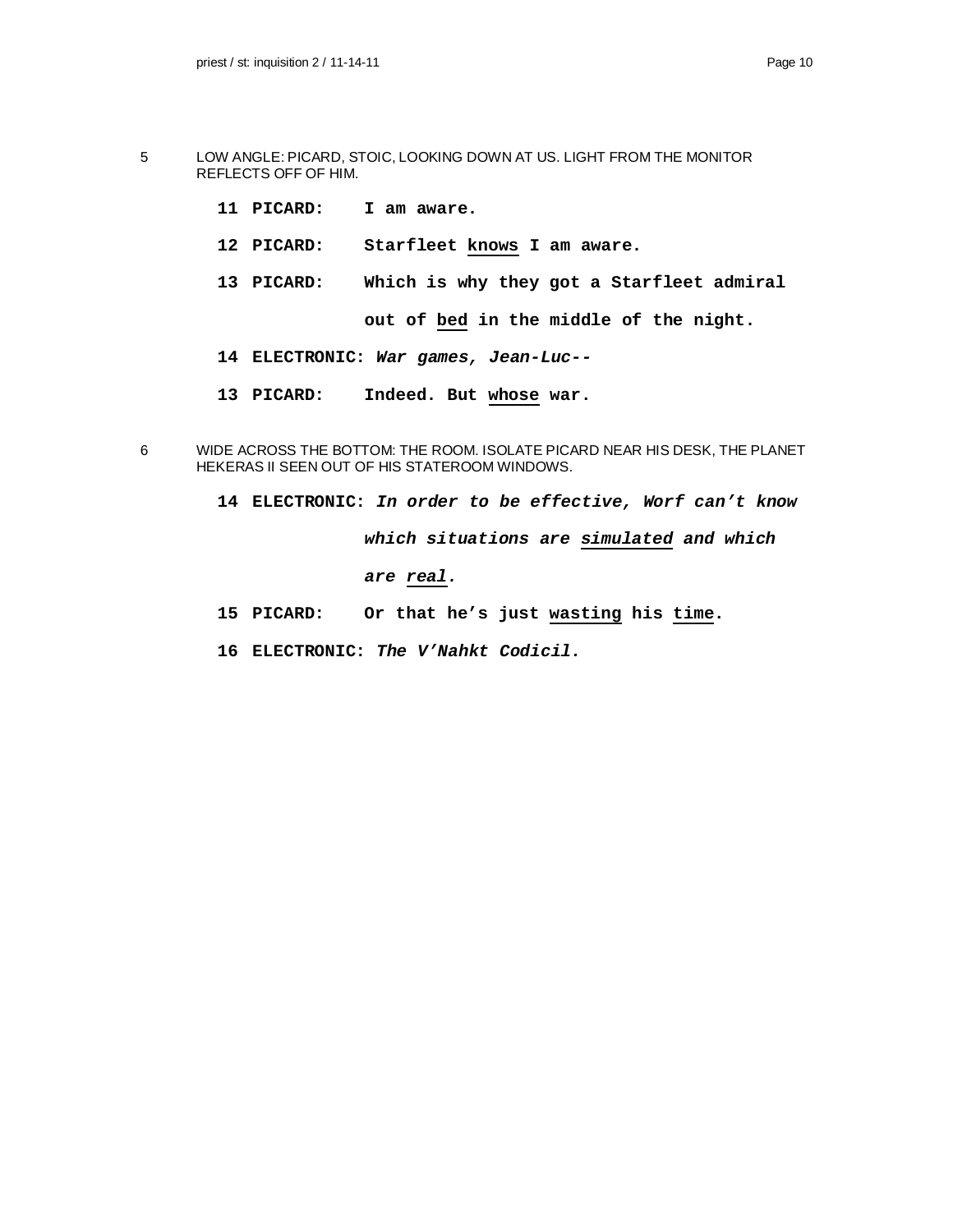- 1 PICARD, IDLY STROLLING TOWARD THE WINDOW, LOOKING AT THE PLANET. GRIM.
	- **1 PICARD: The Klingons were very unhappy about Worf's Starfleet commission. It was, to the them, a grave insult and deep humiliation.**
	- **2 PICARD: A complex family matter which could undermine years of cooperation between the Federation and the Klingon Empire.**
	- **3 ELECTRONIC:** *Which led, very quietly, to a simple amendment to the Khitomar Accord--*
- 2 JANEWAY
	- **4 JANEWAY: (Electronic)** *-- The V'Nahkt Codicil. Klingons could serve but could never be assigned command of a Starfleet vessel.*
	- **5 JANEWAY: (Electronic)** *Thus avoiding even the possibility of one of their own firing on them under the flag of the Federation.*
	- **6 JANEWAY: (Electronic)** *You can't tell him, Jean-Luc.*
- 3 PICARD, TURNING BACK TOWARD THE MONITOR, A FLASH OF ANGER.
	- **7 PICARD: I doubt I'll have to.**
	- **8 PICARD: You people are treating Worf like a child. A dangerous choice.**
	- **9 ELECTRONIC:** *It's what the Klingons wanted, Jean-Luc... to protect Worf's honor.*
	- **10 PICARD: There is absolutely no honor in this whatsoever, Admiral, I assure you.**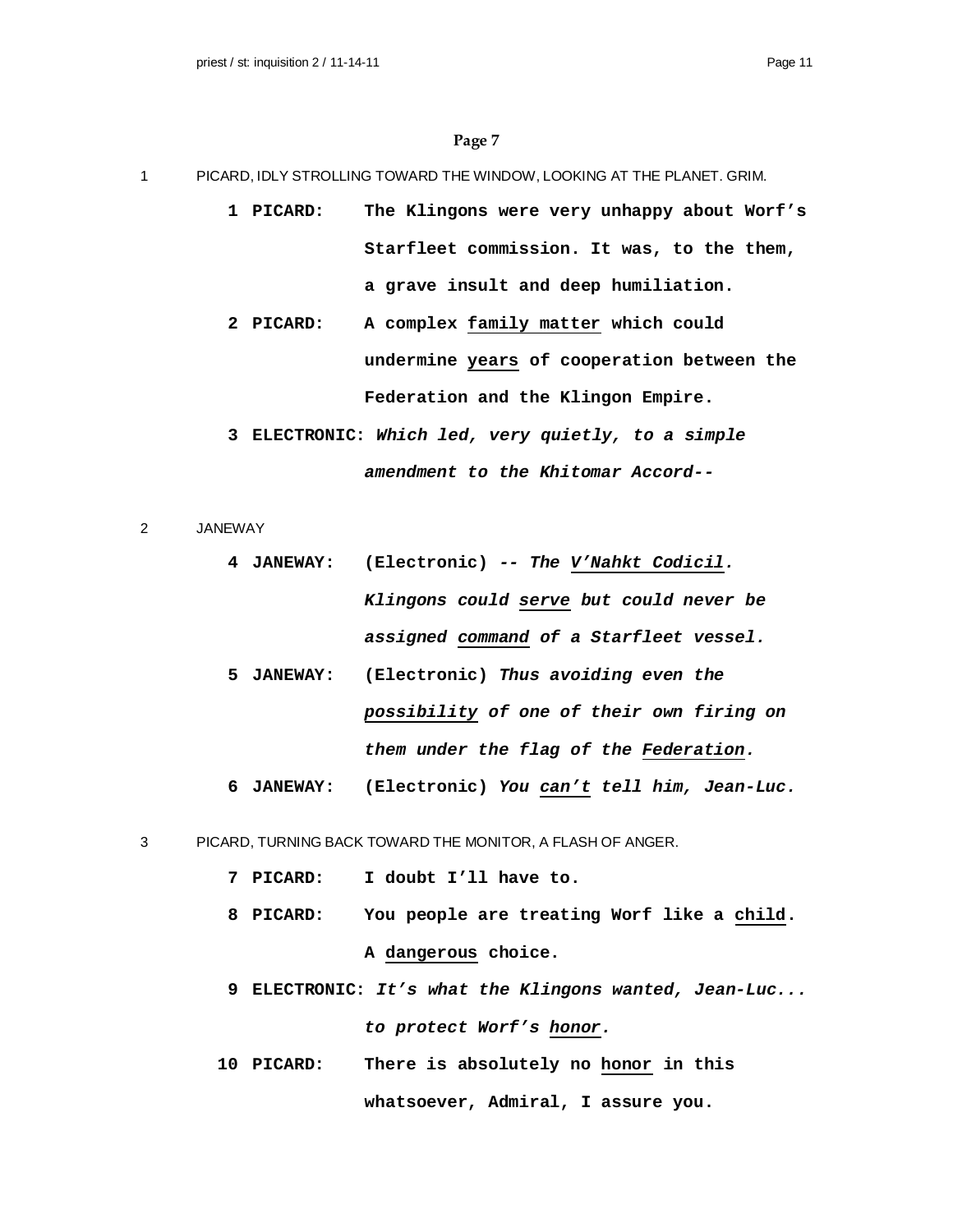- 4 JAE WAY, WAGGING A FINGER, WARNING PICARD.
	- **11 PICARD: (Electronic)** *This is all a simple matter of chickens and roosts.*
	- **12 JANEWAY: Don't bite me, Captain. It's them.**
	- **13 ELECTRONIC:** *Is it?*
	- **14 JANEWAY: I had a Klingon serving under me as well.**
- 5 PICARD: PROFILE VIEW, STOIC. SIPPING TEA, THE MONITOR IN B/G, HE IS NOT LOOKING DIRECTLY AT IT, IGNORING JANEWAY.
	- **15 PICARD: A Maquis terrorist.**
	- **16 ELECTRONIC:** *A friend***.**
	- **17 PICARD: A matter of degrees.**
- 6 THE ROOM: PICARD STANDING, HIS BACK TO HIS DESK AS HE LOOKS AT THE STARS, SIPPING TEA.
	- **18 ELECTRONIC:** *Communications has archived your*

#### *transmission, Jean-Luc.*

**19 ELECTRONIC:** *Worf will receive it once this exercise is*

#### *concluded.*

**20 ELECTRONIC:** *Janeway out.*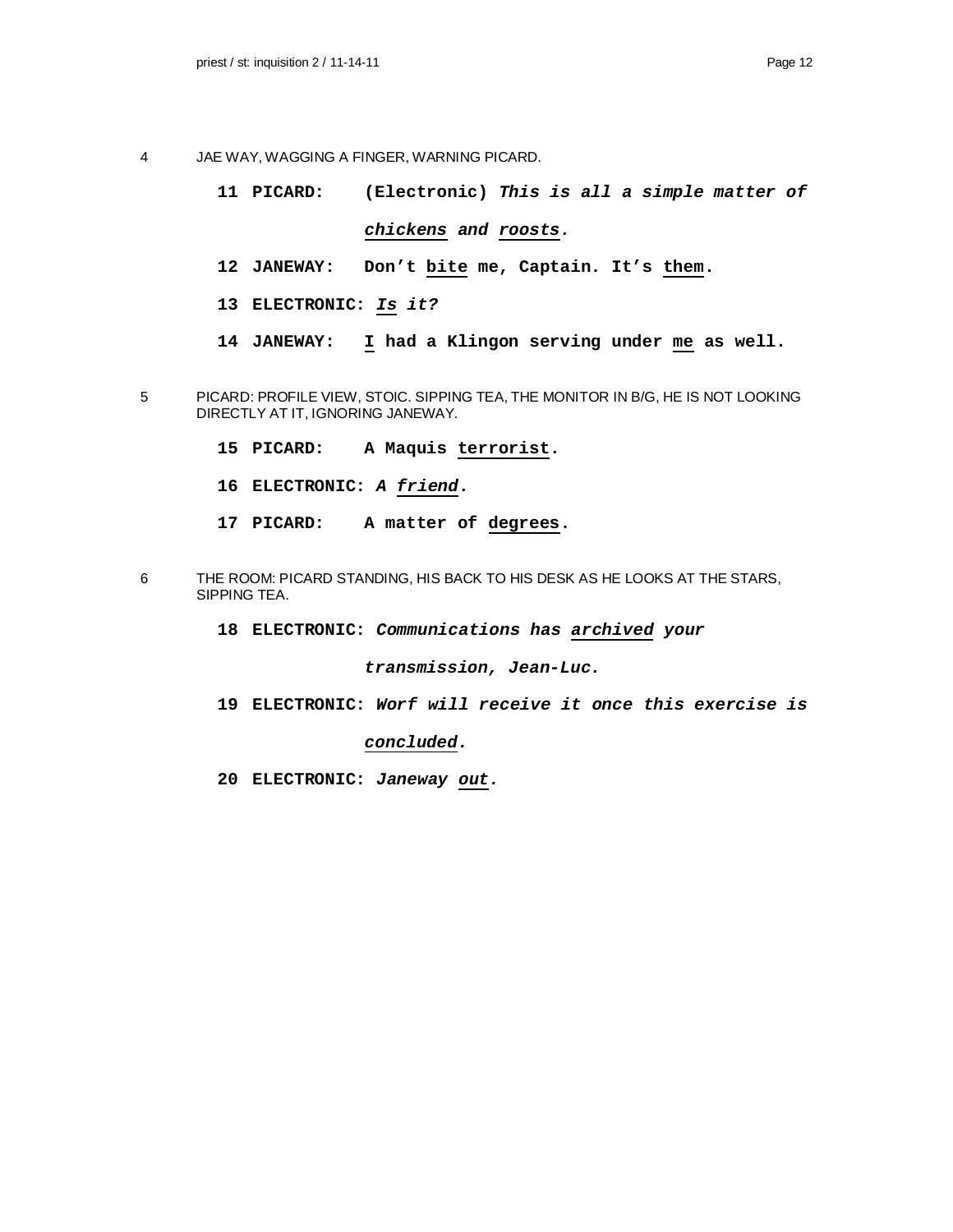- 1 STAT/REPEAT: DETAIL: WORF's WRIST BAND: AN ELECTRONIC READOUT. (PRESENT DAY)
	- **2 READOUT: ENV: -22° C OXYGEN: 00:00:10**
- 2 CUT TO: THE RAIDERS, NOW PASSING SLOWLY AND VERY CLOSE TO THE CLIFF FORMATIONS. THEY DO NOT DETECT THE SHUTTLE EVEN THOUGH THEY ARE WITHIN METERS OF IT. ICE ALL OVER THE SHUTTLE. LIGHT THE AREA WITH BRIGHT STROBES MOUNTED BENEATH THE RAIDER VEHICLES. THE SHUTTLE SHOULD BE VISIBLE, BUT PARTIALLY OBSCURED BY ICE AND OBVIOUSLY DISABLED.

**— no copy —**

3 INT/SHUTTLE: ONE OF WORF's GUYS: CHEEKS BLOATED, OUT OF AIR, HIS ARMS FOLDED TIGHTLY AROUND HIM, ICE ON HIS MASK, HE's FREEZING, STRUGGLING NOT TO PASS OUT.

**— no copy —**

4 STAT/REPEAT: DETAIL: WORF's WRIST BAND: AN ELECTRONIC READOUT.

**2 READOUT: ENV: -22° C OXYGEN: 00:00:00**

5 EXTERIOR: THE RAIDERS HOVERING.

**— no copy —**

6 FLASHBACK: WORF AS A CHILD, SHIVERING IN THE DARK. TEETH CLENCHED, EYES SET. DEFIANT. RESTRAINER COLLAR GLOWS AND BLINKS..

**— no copy —**

7 PRESENT DAY: INT/SHUTTLE: WORF UNDERWATER. C/U WORF: LET's SEE THE RANK PIPS ON HIS COLLAR. WORF SNARLS THRU OXYGEN MASK: *A GOOD DAY TO DIE.*

**— no copy —**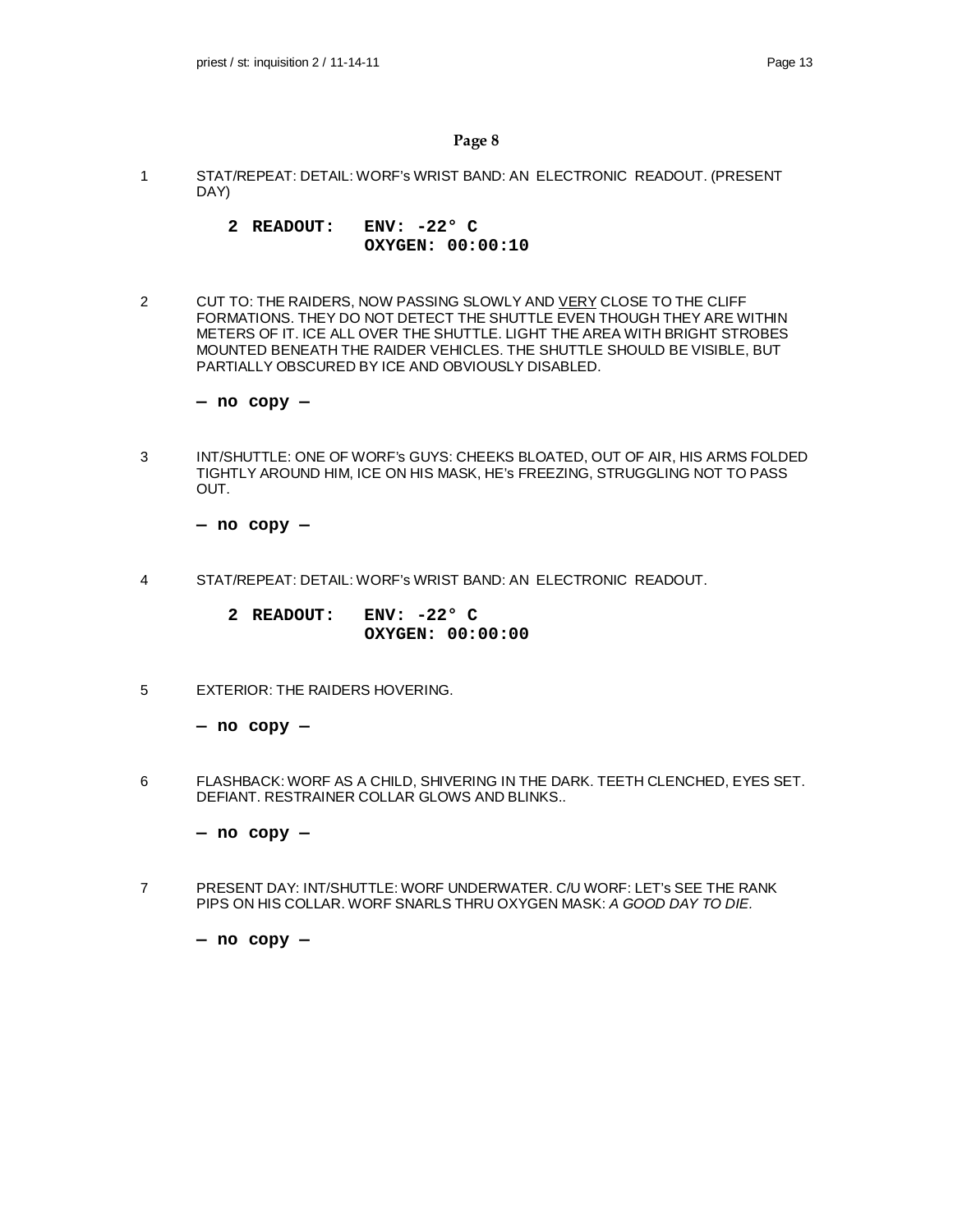- 1 A SMALL DESKTOP VIEWSCREEN: CAPTAIN WILL RIKER, HIS HAIR A MESS, ONLY HALF-AWAKE.
	- **1 PICARD: (Off) They woke up Janeway.**
	- **2 RIKER: (Electronic)** *Who are you?!*
	- **3 PICARD: (Off) Now, why would they do that?**
	- **4 RIKER: (Electronic)** *Seriously... who are you?!*

2 INTERIOR: PICARD's READY ROOM. PICARD IN UNIFORM NOW, AT HIS DESK, GRIM.

- **5 PICARD: V'Nahkt... if the codicil were fiction... if we simply invented it... blamed it on the Klingons...**
- **6 RIKER: (Electronic)** *They wouldn't care.*
- **7 PICARD: But, when challenged, they won't lie for us. Will--**
- 3 CUT TO RIKER IN HIS QUARTERS, RUNNING A HAND THROUGH HIS HAIR, STARTING TO WAKE UP.
	- **8 PICARD: (Off, Electronic)** *--were Worf to learn of this "V'Nahkt Codicil," wouldn't he challenge the Klingon High Council over it?*
	- **9 RIKER: Martok, the Klingon Chancellor, adopted Worf into his family.**
	- **10 RIKER: I'd guess he'd take Worf's phone call. Captain--**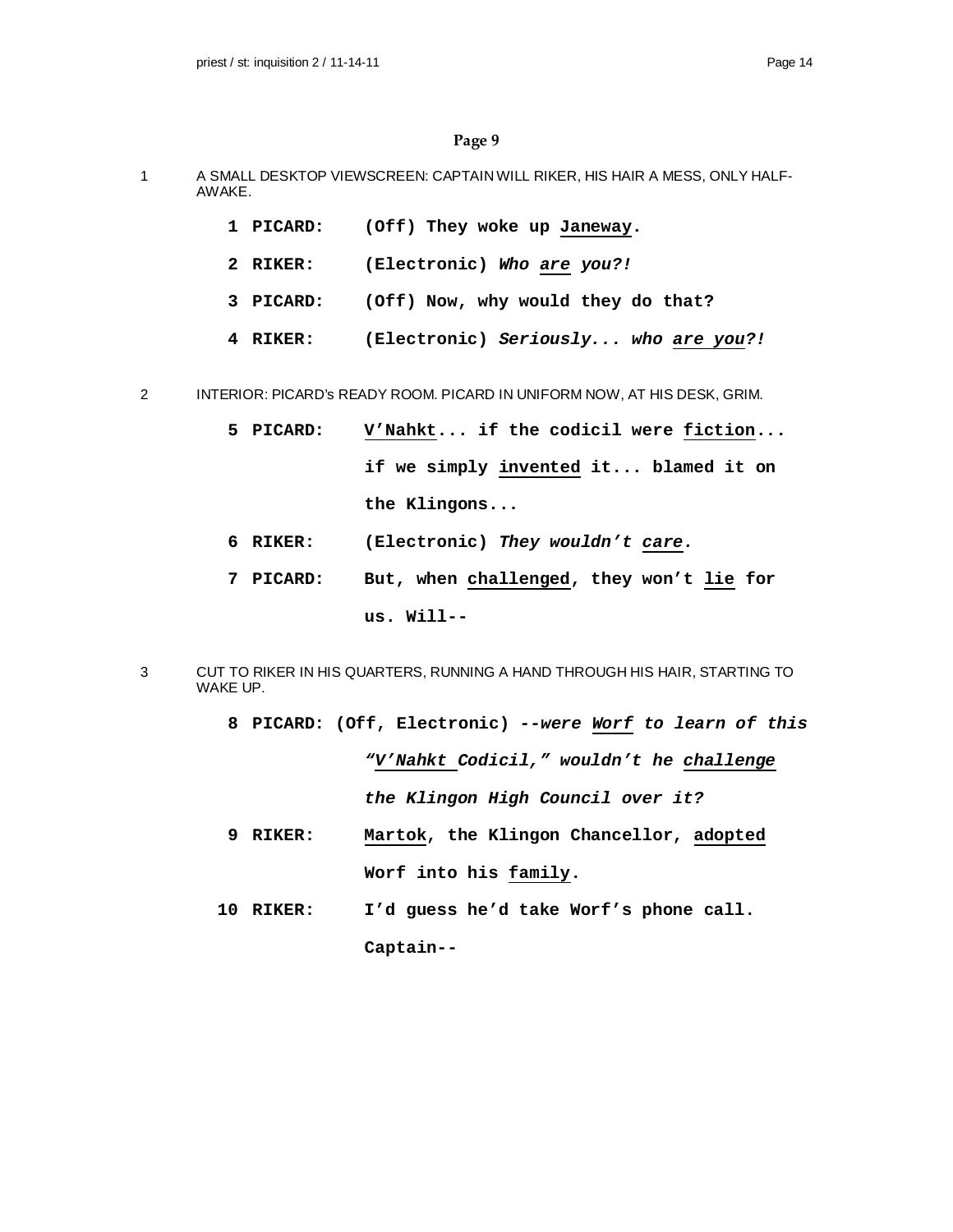- 4 PICARD, LOOKING OFF IN ANOTHER DIRECTION, THINKING INTENSELY. STOIC.
	- **11 ELECTRONIC:** *--you think this is us..? Starfleet... manufacturing some "codicil" as an excuse to deny a captaincy to a Klingon?*
	- **12 PICARD: Old prejudice dies hard, Will.**
	- **13 PICARD: Hatred... passed one generation to the next...**
	- **14 ELECTRONIC: Captain--**
- 5 VIEWSCREEN: RIKER, SMILING WRYLY, POINTING TO HIMSELF.
	- **15 RIKER: (Electronic)** *I don't need to tell you what'll happen to both of us if we get caught looking into this.*
	- **16 PICARD: (Off) Obviously.**
	- **17 RIKER: (Electronic)** *Good.*
	- **18 RIKER: (Electronic)** *How do we start?*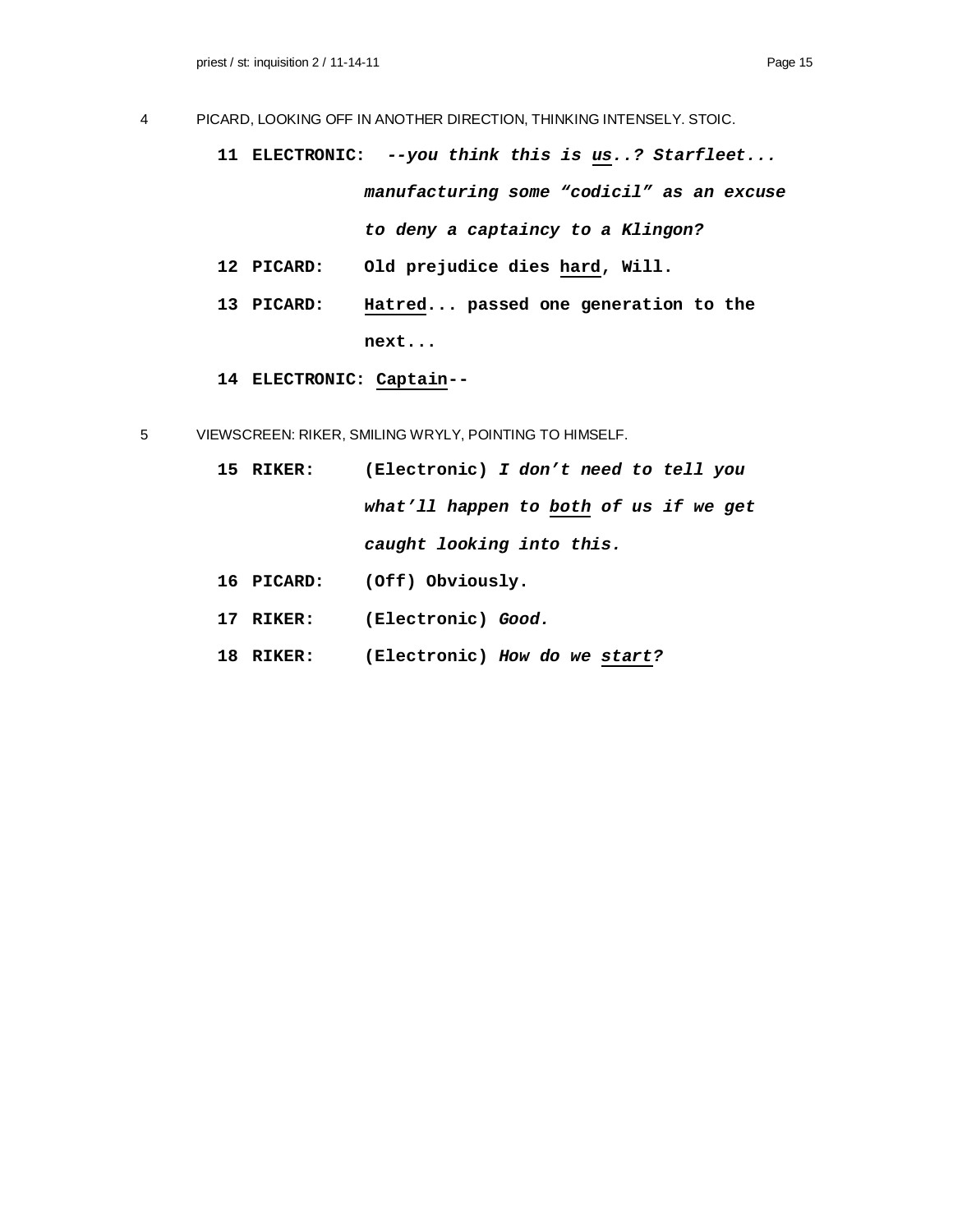1 CUT TO: UNDERWATER: WORF's SHUTTLE LYING ON ITS SIDE AMONG THE ICY CLIFFS. THE RAIDERS LEAVING NOW, MOVING OFF. .

**— no copy —**

2 INT/SHUTTLE: DETAIL: WORF's FIST SMASHES THROUGH A SMALL ICED-OVER GLASS PANEL, PUNCHING AN EMERGENCY TOUCHSCREEN, SHATTERING IT.

**— no copy —**

- 3 EXT/SHUTTLE: WATER ERUPTS FROM THE SHUTTLE's REAR HATCH, LIKE A TOILET FLUSHING--A POWERFUL TORRENT OF WATER EVACUATES THE SHUTTLE WITHIN A BLINK OF AN EYE. NORMAL EXTERIOR SERVICE LIGHTS ON NOW, PIERCING THE BLACKNESS (AND HELPING US TO SEE WHAT IS HAPPENING). ICE ON SHUTTLE EXTERIOR.
	- **1 SFX: FFFWWWOOOOOSSSHH!!**
- 4 INT/SHUTTLE: LIGHTS ON, NOW, THE WATER HALF-GONE, NOW, WORF's TEAM RIPPING OFF THEIR MASKS, COUGHING OUT WATER INHALING DEEPLY.
	- **2 WORF: Mr. Wallace, take the helm-- head for those caverns below.**
	- **3 WORF: Beneath this liquid, those Devroq raiders' sensors are just as blind as ours.**
- 5 ANGLE: WORF, SCOWLING DOWN AT US AS HE REACHES FOR US.
	- **4 VOICE: (Off) With no warp core and no sunlight, we've got about an hour on batteries before we'll need to surface--**
	- **5 WORF: --yes, and be picked off by those raiders.**
	- **6 WORF: Mr. Ridley will have the Sverdlov here in ten minutes. Now, as for** *youuu--*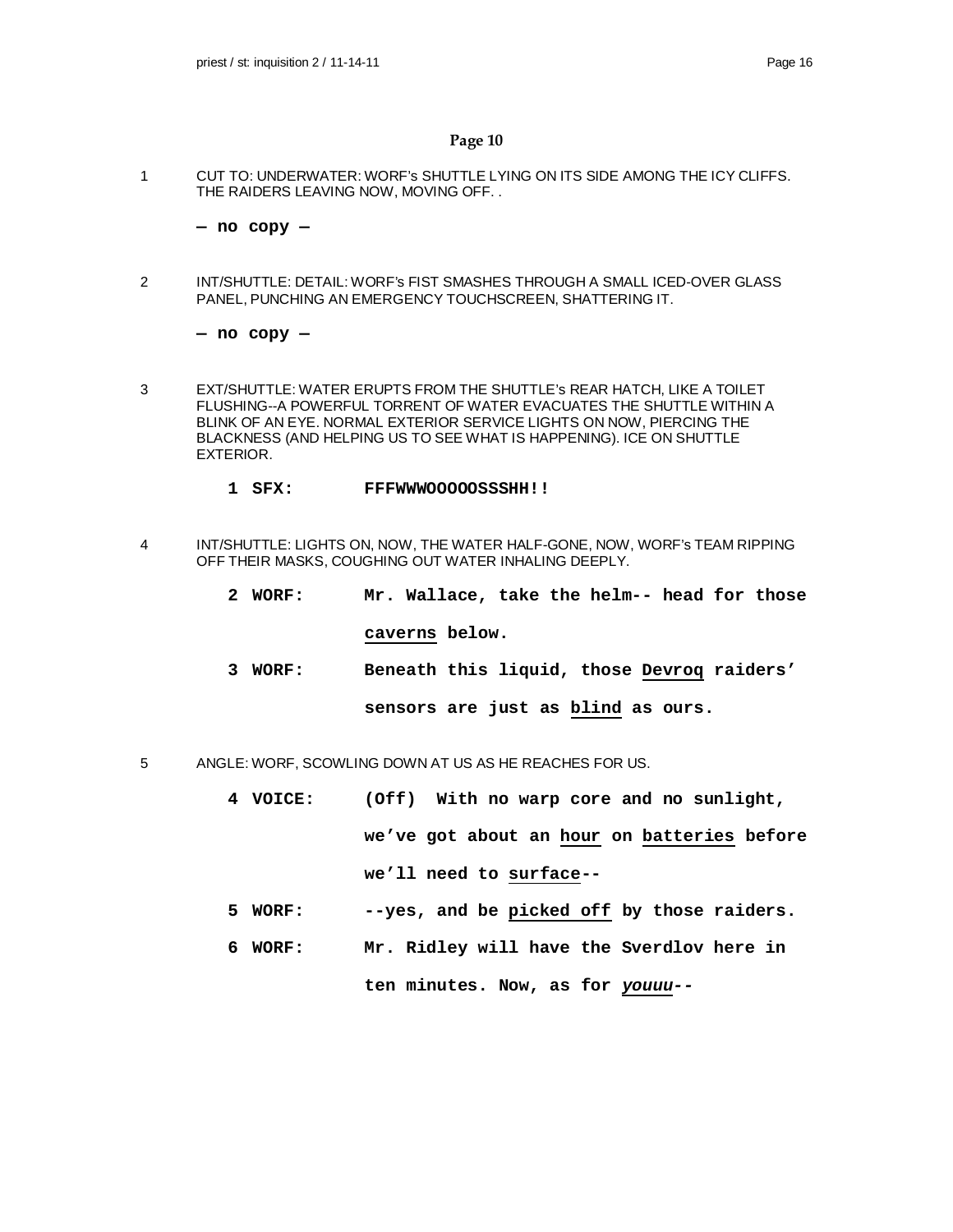- 1 OVER WORF's SHOULDER: WHO HE IS TALKING TO: XERXES, THE OLD ROMULAN. XERXES COUGHS, GASPING FOR AIR, HOLDING HIS OXYGEN MASK IN HIS HAND (HE HAS JUST REMOVED IT).
	- **1 WORF: (Off) --Colonel Xerxes, formerly of the**

**Romulan Tal Shiar turned leader of the**

**Devroq Confederacy.**

**2 WORF: (Attach) Both the Romulans** *aannnd* **the**

**Klingon Empire have been looking for you**

**for years.**

- **3 XERXES: (Greek in alien glyphs)**
- **4 WORF: No, it's not.**
- **5 XERXES: (Greek in alien glyphs) --**
- 2 ON XERXES: WORF'S FIST CAVES IN THE SIDE OF HIS FACE. XERXES LOSES HIS GRIP ON HIS MASK, THE MASK FALLING OUT OF HIS HAND AS HE IS STRUCK.
	- **6 SFX: KAAAAPP!!**
- 3 REVERSE: WORF, SNARLING, NOW HOLDING A KLINGON RESTRAINING COLLAR IN HIS HAND, DISPLAYING IT AS HE SNARLS DOWN AT US. THIS SHOULD BE SIMILAR TO THE COLLAR WORF WORE AS A CHILD. IT IS NOT THE SAME COLLAR, BUT ONE DESIGNED FOR ADULTS..
	- **7 WORF: No, it's not.**
	- **8 WORF: The universal translator is not broken.**
	- **9 XERXES: (Off) ...**
	- **10 XERXES: ...I thought you'd killed me. The blood--**
- 4 WIDEN: WORF SQUATTING ON THE SHUTTLE FLOOR, FITTING THE COLLAR AROUND XERXES' NECK, XERXES' HEAD TILTED BACK, GRIMACING IN DISCOMFORT.. ALL WATER GONE.
	- **11 WORF: It was a sonic pulse weapon. Highly**

**effective in pressurized environments.**

**12 WORF: You hit your head when you stumbled back.**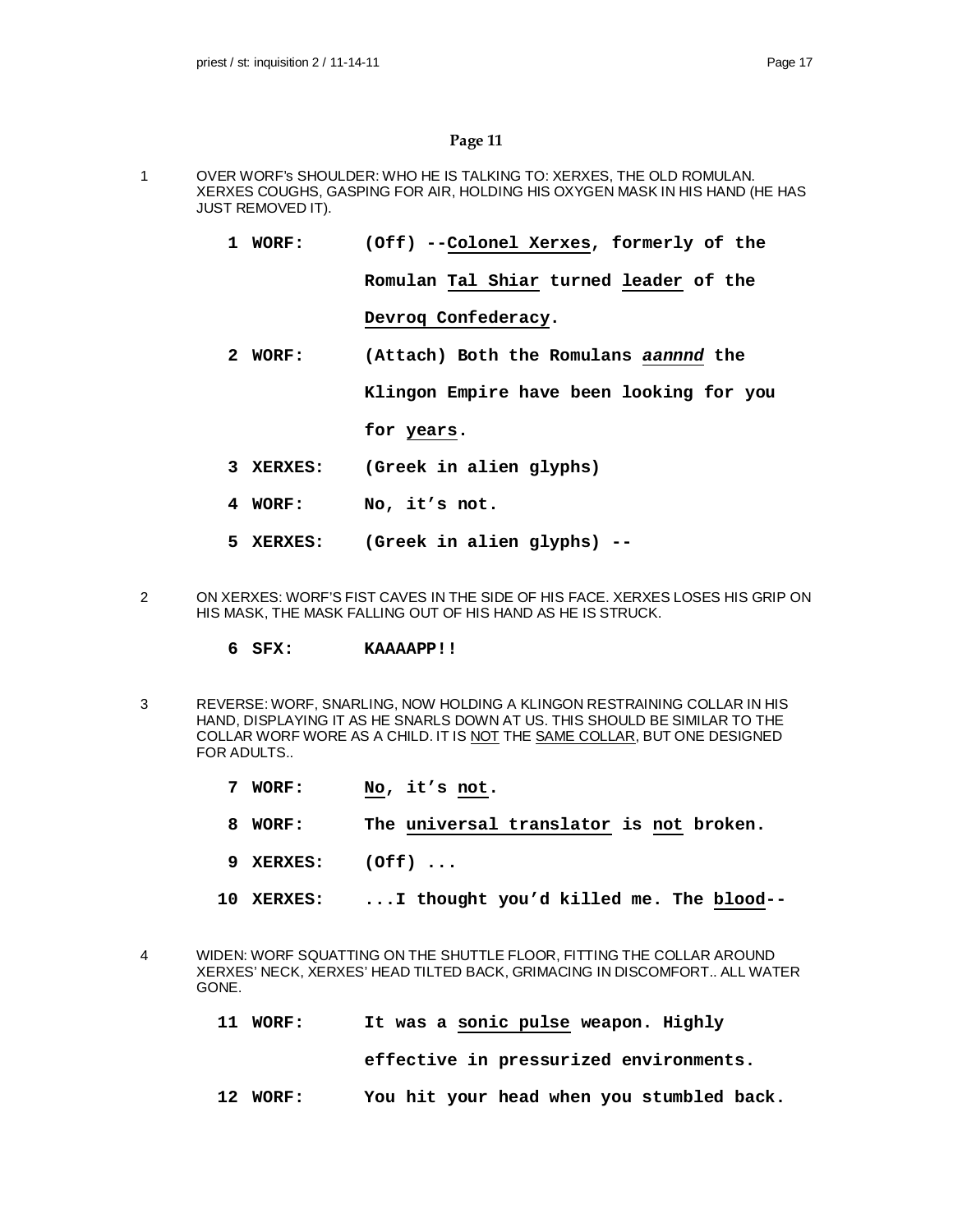- **13 XERXES: Romulans and Klingons.**
- **14 WORF: What?!**

5 XERXES: SNARLING. THE RESTRAINER COLLAR GLOWING, NOW, LIGHTS BLINKING.

- **15 XERXES: The Romulans and Klingons have issued kill warrants for me... not the Federation--**
- **16 XERXES: --our discrete partner in Devroq-- the Romulan resistance underground.**
- **17 XERXES: Which beggars the question: why are you here...?**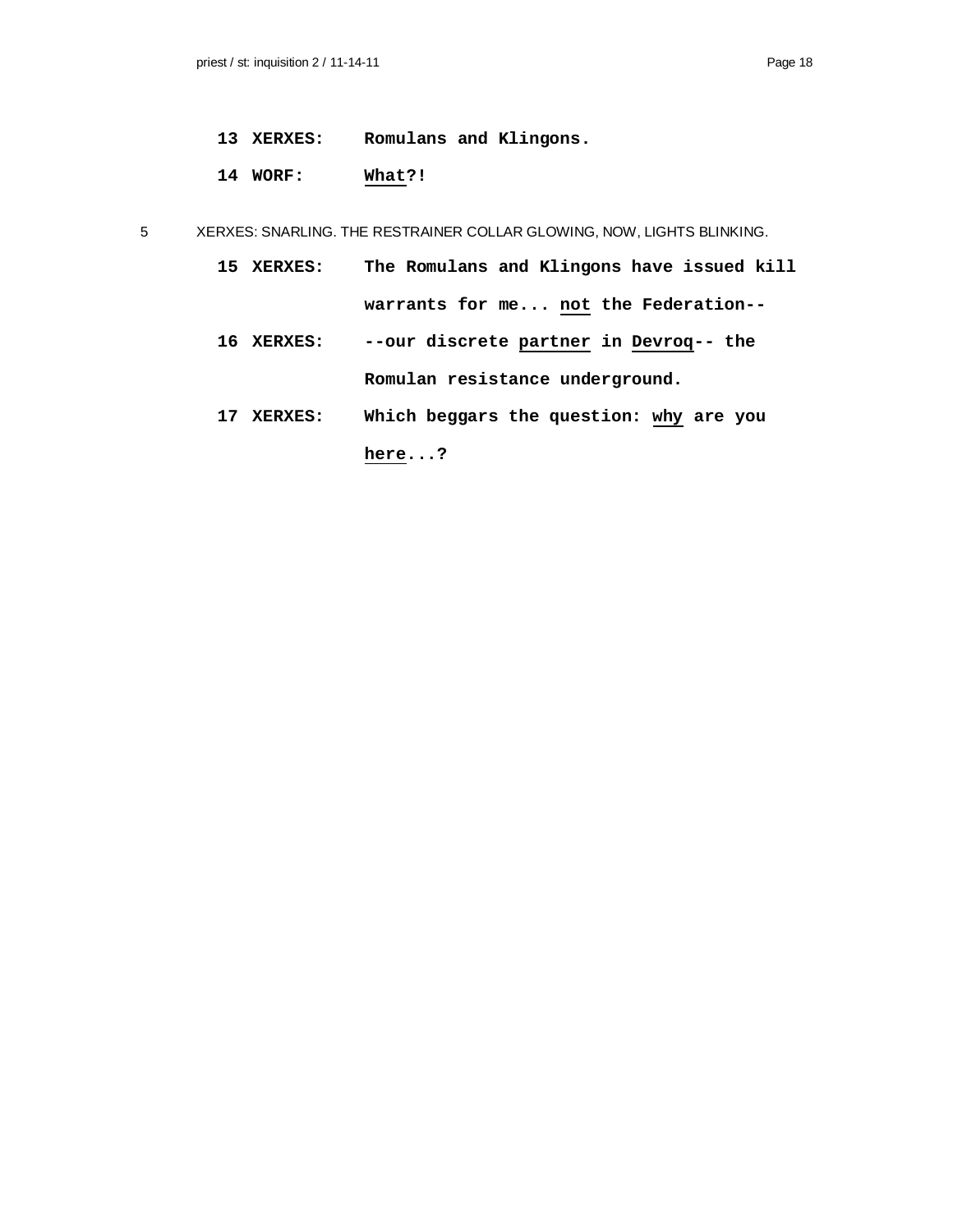- 1 CUT TO: THE U.S.S. ENTERPRISE IN ORBIT ABOVE HEKERAS II.
	- **1 MADDEN: (From ship) Yeoman, deliver this report to Captain Picard.**
	- **2 YEOMAN: (From ship) He's not in his Ready Room, Commander Madden.**
	- **3 MADDEN: (Attach to his previous) I see. Computer: location of Captain Picard.**
	- **4 ELECTRONIC:** *Captain Picard is in his quarters.*



**MADDEN, B4**

2 CUT TO: PICARD's QUARTERS: B4 SITTING ON PICARD's SOFA, STROKING SPOT THE CAT. B4 DOES NOT WEAR A STARFLEET UNIFORM. B4 IS WEARING A BIOMED SUIT: A WHITE, FORM-FITTING COSTUME WITH MEDICAL MONITORING PODS JOINED TOGETHER BY HIT-TECH "VEINS" ALL OVER HIS BODY. SIMILAR TO COSTUMES SEEN IN THE FILM *TRON,* ONLY WHITE INSTEAD OF BLACK. B4 WEARS THE STANDARD STARFLEET COMM BADGE OVER THE BIO SUIT.

VERY LOUD MUSIC IS BLARING, CAUSING THINGS IN THE ROOM TO VIBRATE AND/OR TOPPLE OVER.

- **5 SFX: (LOUD musical notes)**
- **6 ELECTRONIC:** *Madden to Picard.*
- **7 B4: Picard** *heaaah.*
- **8 ELECTRONIC:** *We have the revised treaty agreement for*

*your signature.*

**9 B4: Excellent. On my desk. Commander Madden--**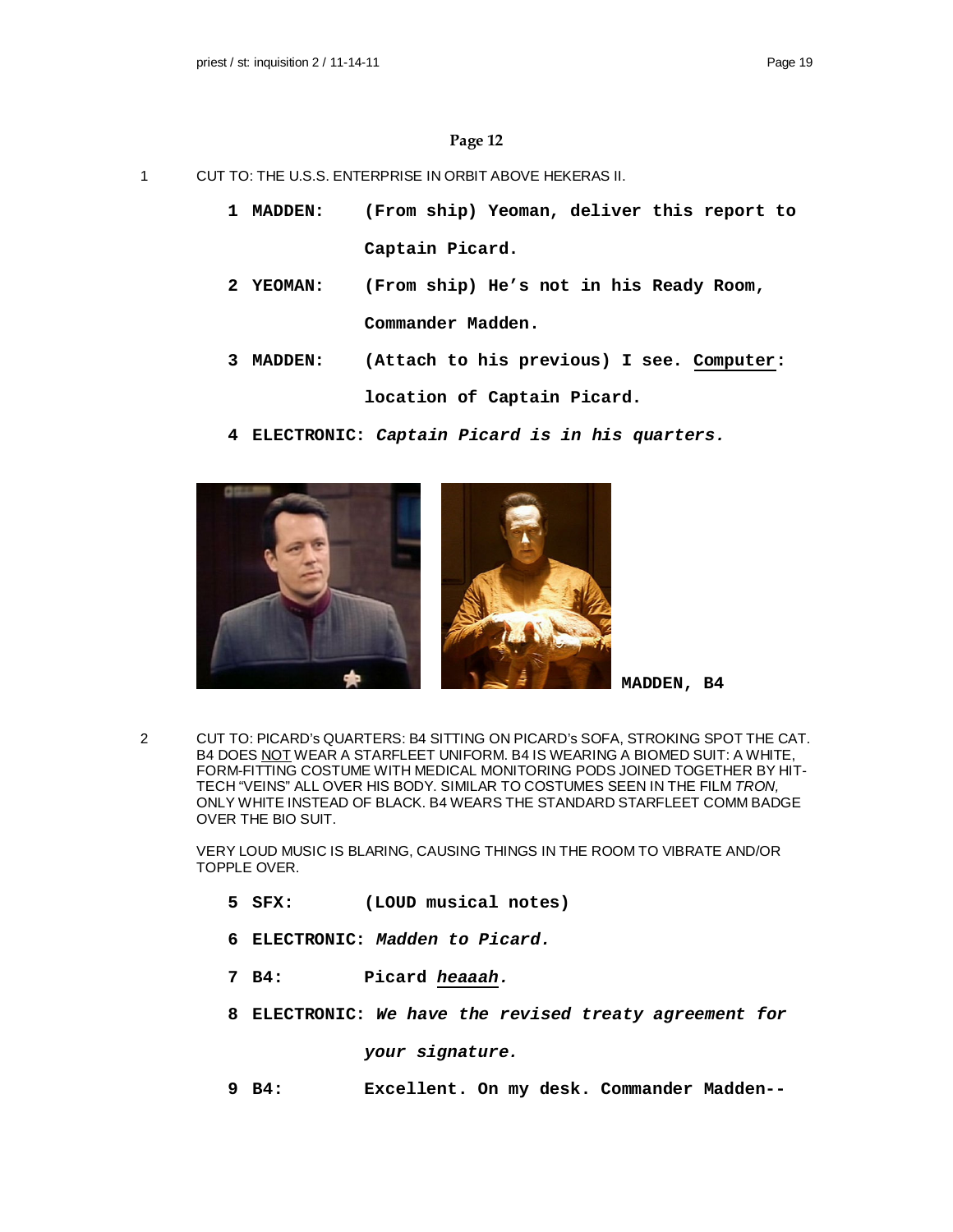- 3 THE BRIDGE: MADDEN JABS HIS THUMB OVER HIS SHOULDER IN THE GENERAL DIRECTION OF THE CAPTAIN's READY ROOM, SIGNALING THE YEOMAN. THE YEOMAN MAY BE CROPPED OFF).
	- **10 SFX: (Musical notes)**
	- **11 ELECTRONIC:** *--do you like Berlioz?*
	- **12 MADDEN: Can't say I'm much of an opera fan, sir--**
	- **13 ELECTRONIC:** *In 'Les Troyens,' Hylas is a young,*

*homesick sailor being rocked to sleep by*

#### *the sea--*

- 4 PICARD's QUARTERS: B4 SHOWS NO EMOTION, NO EXPRESSION, PETS THE CAT,
	- **14 SFX: (LOUD musical notes)**
	- **15 B4 --as he dreams of the homeland he will**

**never see** *agaayn.*

- **16 ELECTRONIC:** *You don't say, sir.*
- **17 B4: Perhaps you'd like to join me--?**
- 5 THE BRIDGE: BRANSON (THE HELMSMAN), GIVES MADDEN A COMICAL "NO" GESTURE, WAVING HIM OFF.
	- **18 MADDEN: --ah-- sir, that sounds great, but I'm**

**about to start a maintenance drill.**

**19 ELECTRONIC:** *Ah, yes, Number One. Make it so.*

6 CUT TO: PICARD IN THE JUNGLE, NIGHT, GLOOM. PICARD WEARS WHITE BIOMED SUIT EXACTLY LIKE THE ONE WORN BY B4. PICARD HOLDS A KLINGON BAT'LETH READY TO STRIKE. PICARD'S EYES NARROWED S HE STALKS UNSEEN PREY. COLOR: IT IS NIGHT.

- **20 PICARD: Easy, gentlemen...**
- **21 PICARD: ...they've found us...**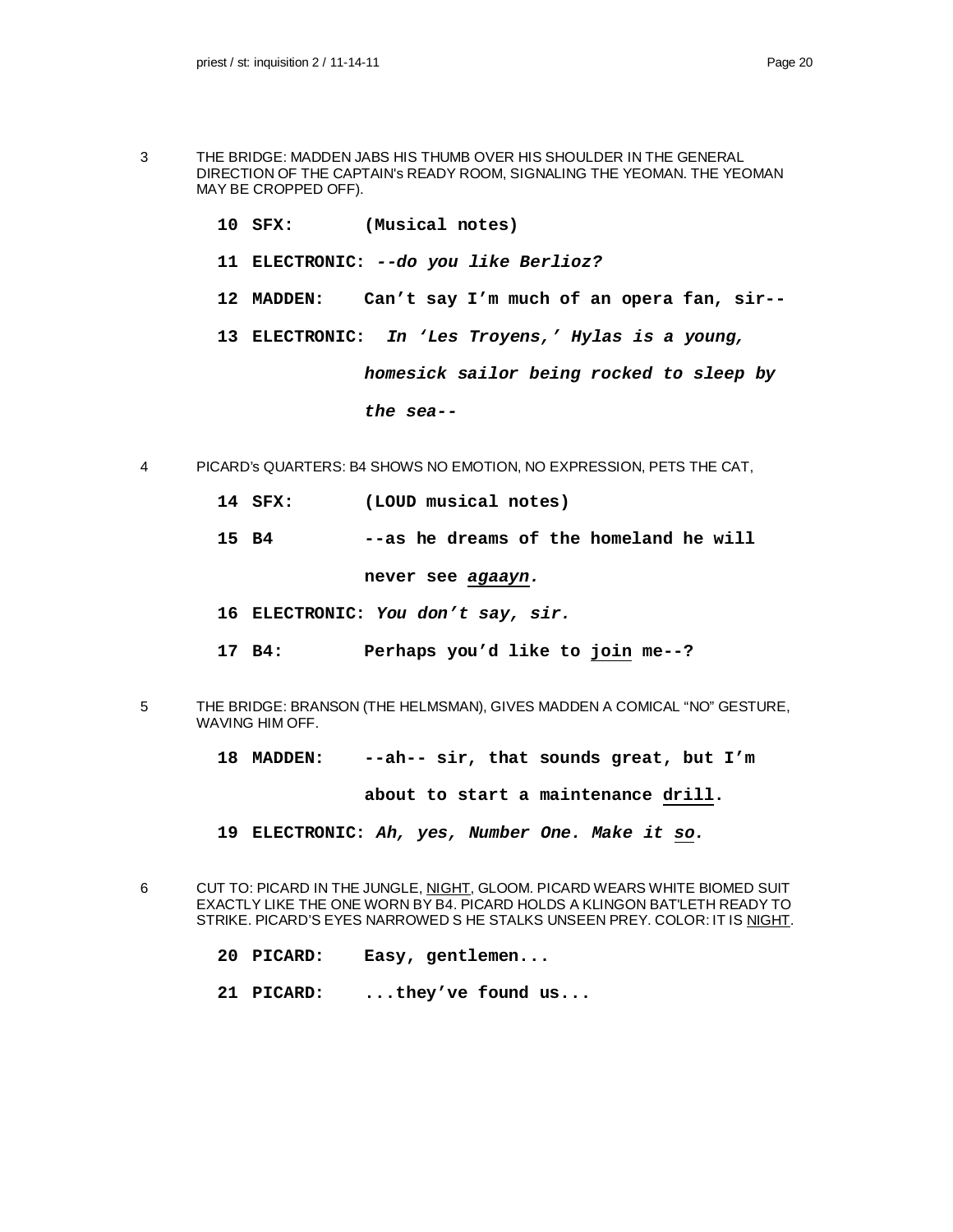- 1 REVERSE ANGLE: WHAT PICARD SEES: A KLINGON TARG, A KIND OF DEMONIC WOLF/WILD BOAR. THE BEAST BEARS ITS FANGS AT US. IT THE TARG STANDS OVER THE CARCASS OF A DEER-LIKE CREATURE, THE DEAD CREATURE'S BONES STICKING UP THROUGH GAPING WOUNDS. BLOOD DRIPS FROM THE TARG's MOUTH.
	- **1 VOICE: (Off) "They?"**
	- **2 VOICE: (Attach) I only detect the one, Captain--**
	- **3 PICARD: (Off) Yes, Geordi--**
- 2 WIDE ANGLE: PICARD, LT. COMMANDER GEORDI LaFORGE AND A PAIR OF STARFLEET OFFICERS ALIGNED IN DIAMOND FORMATION, IN THE WILDERNESS AT NIGHT. THE FLANKING OFFICERS CARRY PIKES OR OTHER LONG-REACH WEAPONRY. THEY CAUTIOUSLY FOLLOW PICARD's LEAD.

A PACK OF TARG-- AS MANY AS YOU CAN SQUEEZE IN--MELT OUT OF THE DARKNESS. THE BEASTS HAVE USED THE ONE TARG TO LURE PICARD's GROUP INTO A TRAP.

- **4 PICARD: --the one they wanted us to see.**
- **5 PICARD: I fear the hunters... have now become the**

# **hunted...**

- 3 BIG PANEL GENERAL MARTOK (FROM DS9), A BURLY, BATTLE-SCARRED, ONE-EYED KLINGON GENERAL BOUT 55 YEARS OLD, LEAPING INTO ACTION, FLINGING HIS BAT'LETH IN ELEGANT MARTIAL-ARTS ARCS. MARTOK IN TYPICAL BATTLE GEAR, SEVERAL KLINGONS MELT OUT OF BLACK BEHIND HIM.
	- **6 MARTOK: Indeed, Picard!**
	- **7 MARTOK: (Burst) BOHIV!!**
	- **8 MARTOK: KILL THEM** *ALL!!*
- 4 WIDE ANGLE: THE STARFLEET OFFICERS DUCK AND FLINCH AS PIECES OF TARG CARCASSES, HACKED TO DEATH, FLY PAST THEM.
	- **9 GEORDI: He-- he means the Targs, right--?!?**
- 5 ON PICARD: UNDER ATTACK BY A PAIR OF BEASTS, SWINGING HIS BAT'LETH, SNARLING. HE IS NOT INTIMIDATED OR FRIGHTENED. BLOOD SPATTER ON HIM.
	- **10 PICARD: I sincerely hope so, Mr. LaForge-- that's**

**why he brought them with him!**

**11 PICARD: I suggest you defend yourselves!**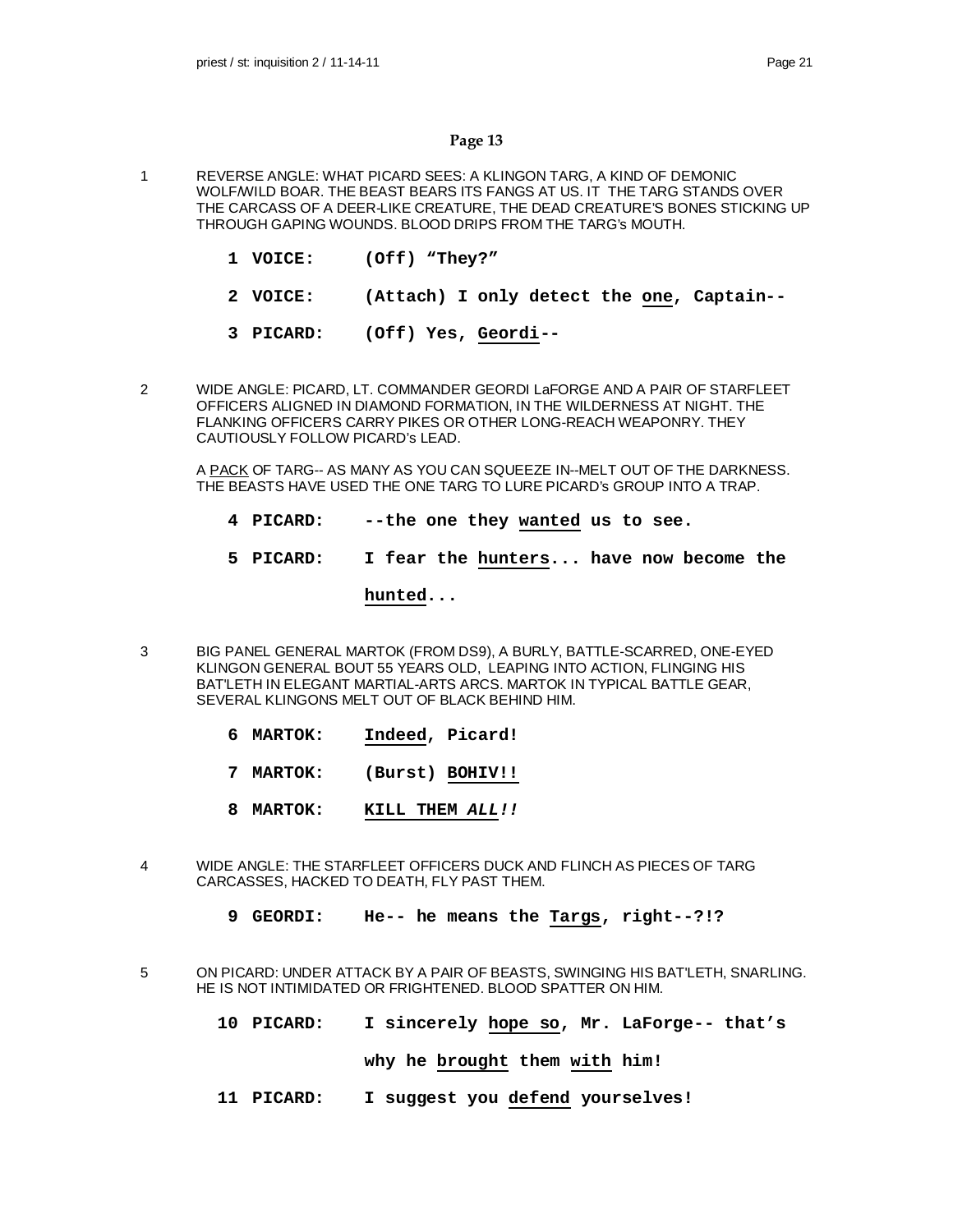- 1 ON MARTOK: MERCILESS, SLICING INTO THE TARG, BLOOD EVERYWHERE, MARTOK SNARLING, REVELING IN IT.
	- **1 MARTOK: Bah, "Starfleet."**
	- **2 MARTOK: Poets with quantum torpedoes.**
	- **3 MARTOK: Why this elaborate deception, Picard?!**
- 2 GEORDI AND ONE OF THE OFFICERS, KEEPING THE TARG AT BAY WITH THEIR PIKES OR WHAT HAVE YOU. CHUNKS OF DEAD TARG HURLED PAST THEIR LINE OF SITE.
	- **4 MARTOK: (Off) Why summon me, Chancellor of the Klingon High Council--**
	- **5 MARTOK: (Attach) --under cloak, at maximum warp, across a dozen space sectors to a Hekeran moon?!**
	- **6 PICARD: (Off) I sent no such request, Chancellor Martok--**
- 3 (BIG PANEL) PICARD AND MARTOK: BACK TO BACK: BATTLING THE DEMON BEASTS.
	- **7 PICARD: --as both your logs and mine will show.**
	- **8 MARTOK: Doctored transporter logs... that bio-med suit, providing a false identification to your comm badge--?**
	- **9 PICARD: I enjoy my** *privvicy***.**
	- **10 PICARD: The V'Nahkt Codicil, Chancellor.**
- 4 MARTOK: SNEERING, BATTLING THE TARGS.
	- **11 MARTOK: I am not Gowran. I don't owe you my chancellery.**
	- **12 PICARD: (Off) No-- you owe Worf--**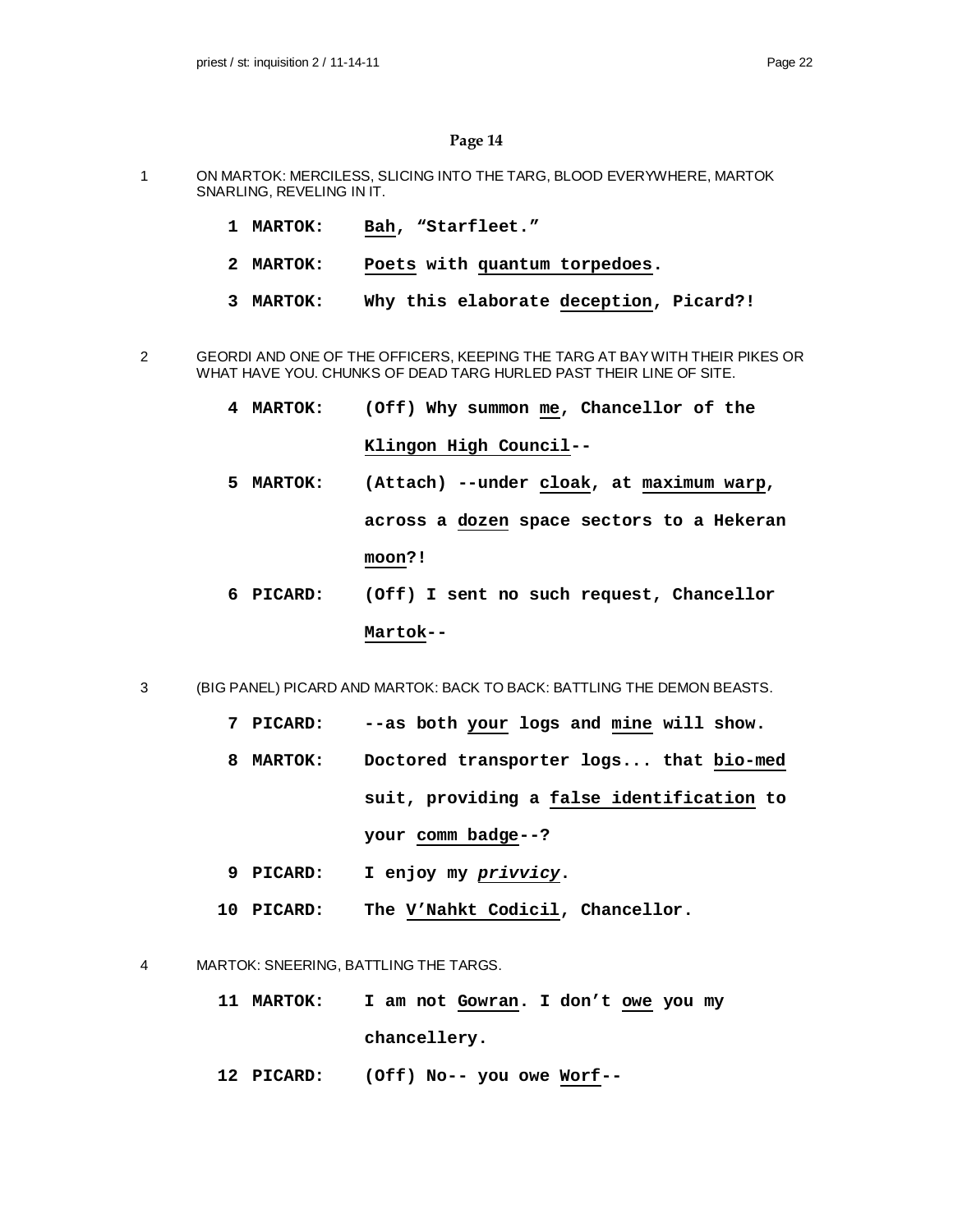- **13 PICARD: (Attach) --who forfeited the counsel leadership in your favor.**
- **14 MARTOK: (Off) Then let him petition me--**
- 5 PICARD: SNARLING, SWINGING HIS BAT'LETH..
	- **15 PICARD:** *I* **am addressing you, Chancellor.**
	- **16 PICARD: Worf is of the house of Martok. His name is your name.**
	- **17 PICARD: If the Federation were making a fool of him, you would likewise be dishonored.**
	- **18 PICARD: The avenues available to you to avenge so grave an insult would threaten generations of peace between the Federation and the Klingon Empire--**
	- **19 PICARD: --which makes this very much my business!**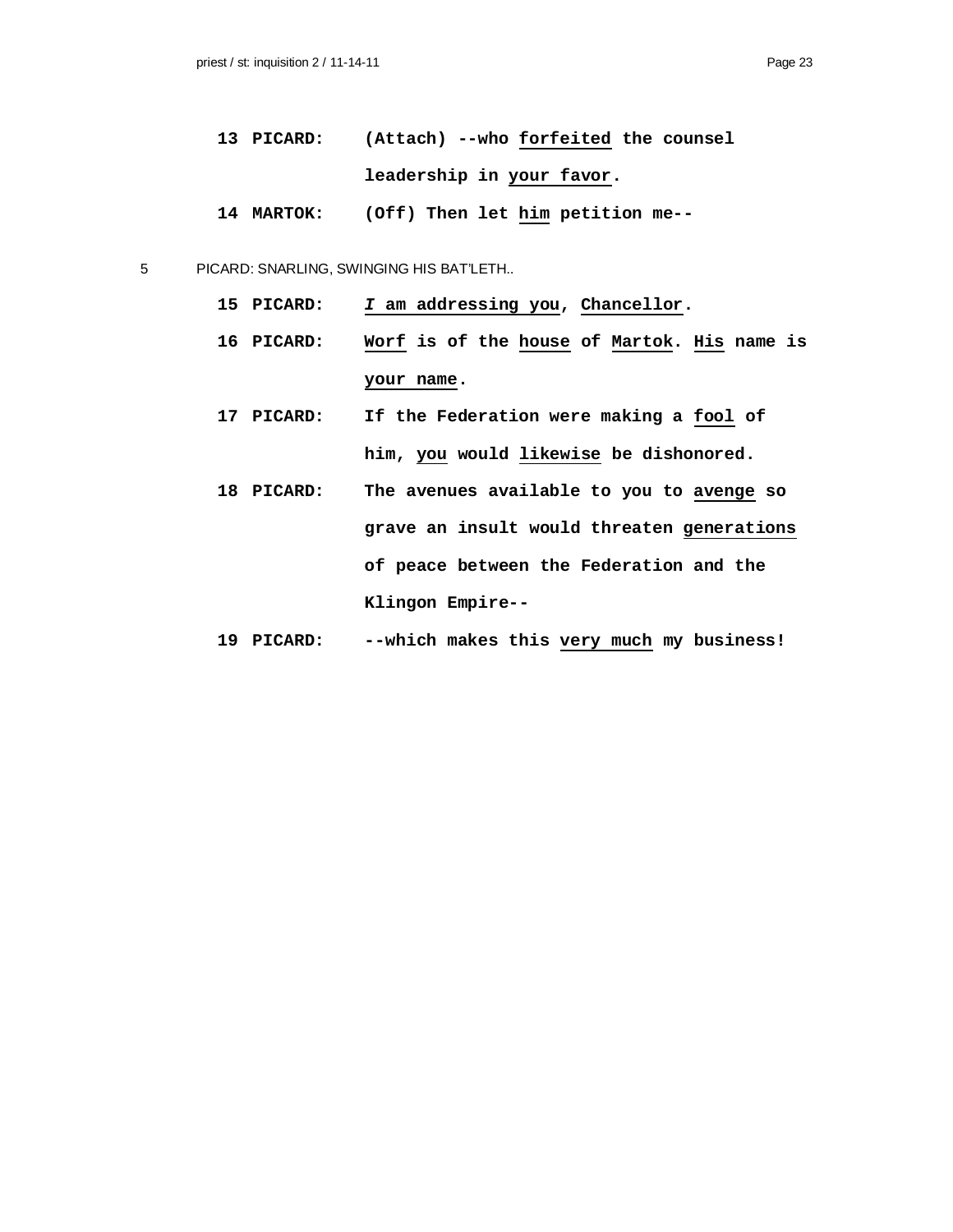- 1 NEW ANGLE: THE BATTLE ENDED, MARTOK LOOKS WITH DISGUST AT GEORDI AND THE OFFICERS.
	- **1 MARTOK: Congratulations, Starfleet. You fought like**

**women.**

- **2 MARTOK: V'Nahkt was before my time, Captain.**
- **3 MARTOK: I don't know. I don't care.**
- **4 PICARD: Lies.**
- 2 MARTOK SNARLING AS HE WHIPS AROUND, JABBING A FINGER AT THE OFF-PANEL PICARD. BLOOD ON THE GLOVE OF HIS MASSIVE HAND.
	- **5 MARTOK: Mind your tongue, human.**
	- **6 PICARD: (Off) You know, Chancellor. Or, you can certainly find out.**
	- **7 MARTOK: As if we care who pilots your** *QI'yaH* **vessels.**
	- **8 MARTOK: We've always presumed Klingons would some day command Federation ships, Captain--**
- 3 PICARD: STANDING HIS GROUND: HE GIVES NOTHING UP TO THIS GUY. *SCREW YOU.*
	- **9 MARTOK: (Off) --although we assumed it would be after we crushed your alliance and planted our flag there.**
	- **10 PICARD: Lies must be exposed, Chancellor.**
	- **11 MARTOK: (Off) What might you imagine would motivate the Empire to be complicit in a Federation lie?**
	- **12 PICARD: Nothing.**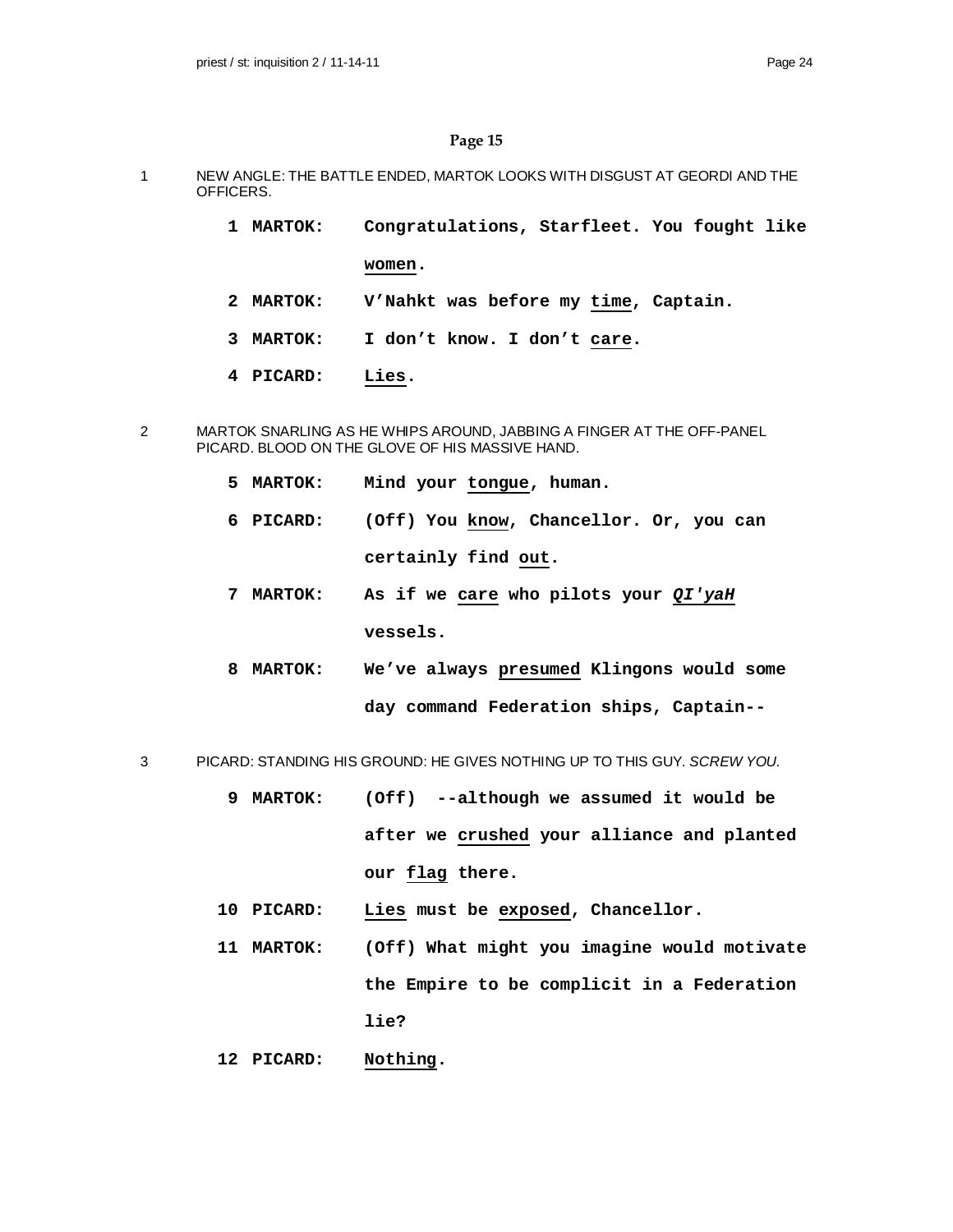- 4 TWO SHOT: MARTOK, HIS BLOOD-STAINED BAT'LETH CLUTCHED IN HIS HAND AS HE SNARLS AT PICARD. PICARD STANDS UP TO HIM.
	- **13 MARTOK: Then why are we here?**
	- **14 PICARD: So I might look you in the eye, Chancellor, when I say these two words--**
	- **15 PICARD: -- Colonel Xerxes.**
- 5 ON MARTOK. GRIM: HIS HEAD BACK A BIT, REGARDING THE OFF-PANEL PICARD WITH A HAUGHTY GLARE.
	- **no copy —**
- 6 STAT/REPEAT.
	- **16 MARTOK:** *MAJQA'***!**
	- **17 MARTOK: Well done, Captain.**
	- **18 MARTOK: Now we may begin.**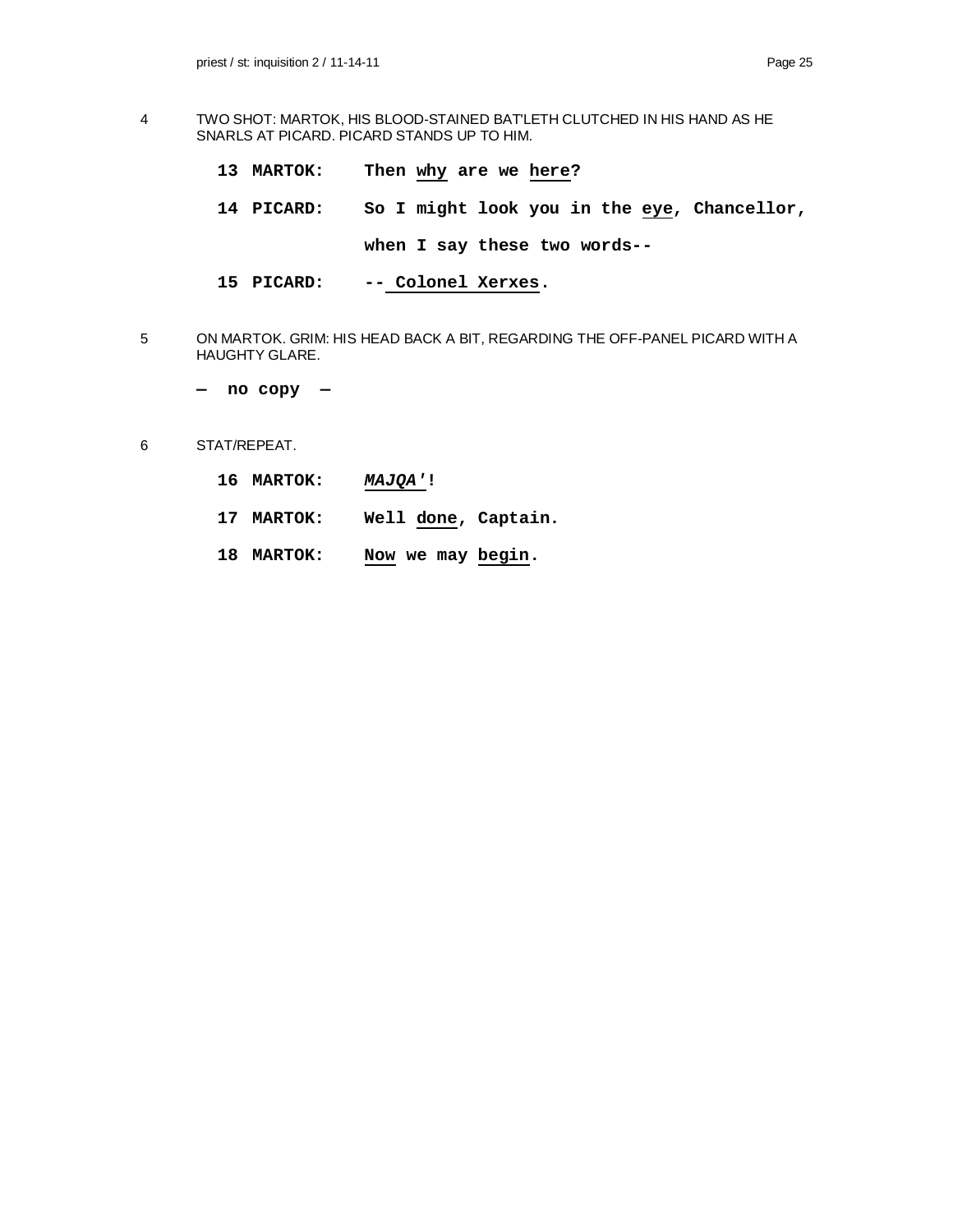- 1 GEORDI COLLAPSING, HOLDING HIS NECK, IN AGONY. THE STARFLEET OFFICERS MOVE TOWARD HIM, THE KLINGONS LAUGH.
	- **1 PICARD: (Off) Geordi--!!**
	- **2 MARTOK: (Off) One of the Targ likely grazed him with its claws. A minor injury.**
	- **3 MARTOK: (Attach) Unworthy of the theater...**
- 2 PICARD SNARLS AT MARTOK, POINTING AT GEORDI (WHO CAN BE OFF-PANEL).
	- **4 PICARD: Minor to a Klingon, perhaps, but my officer could die from the venom in the Targ's claws!**
	- **5 MARTOK: Very well, see to him--**
	- **6 PICARD: Shuttling back to Hekeras II aboard the Argos will be too slow, Chancellor!**
- 3 MARTOK: HE JUST CAN'T STAND THESE IDIOTS. CONTEMPT.
	- **7 MARTOK: Well, then, someone is in line for a promotion.**
	- **8 PICARD: (Off) Beam him aboard the Vas'Terakh.**
	- **9 MARTOK: A Federation chief engineer? Aboard the Klingon flagship?!**
- 4 PICARD: GRIM, GLARING.
	- **10 PICARD: Yes, Chancellor.**
	- **11 PICARD: It's how we begin.**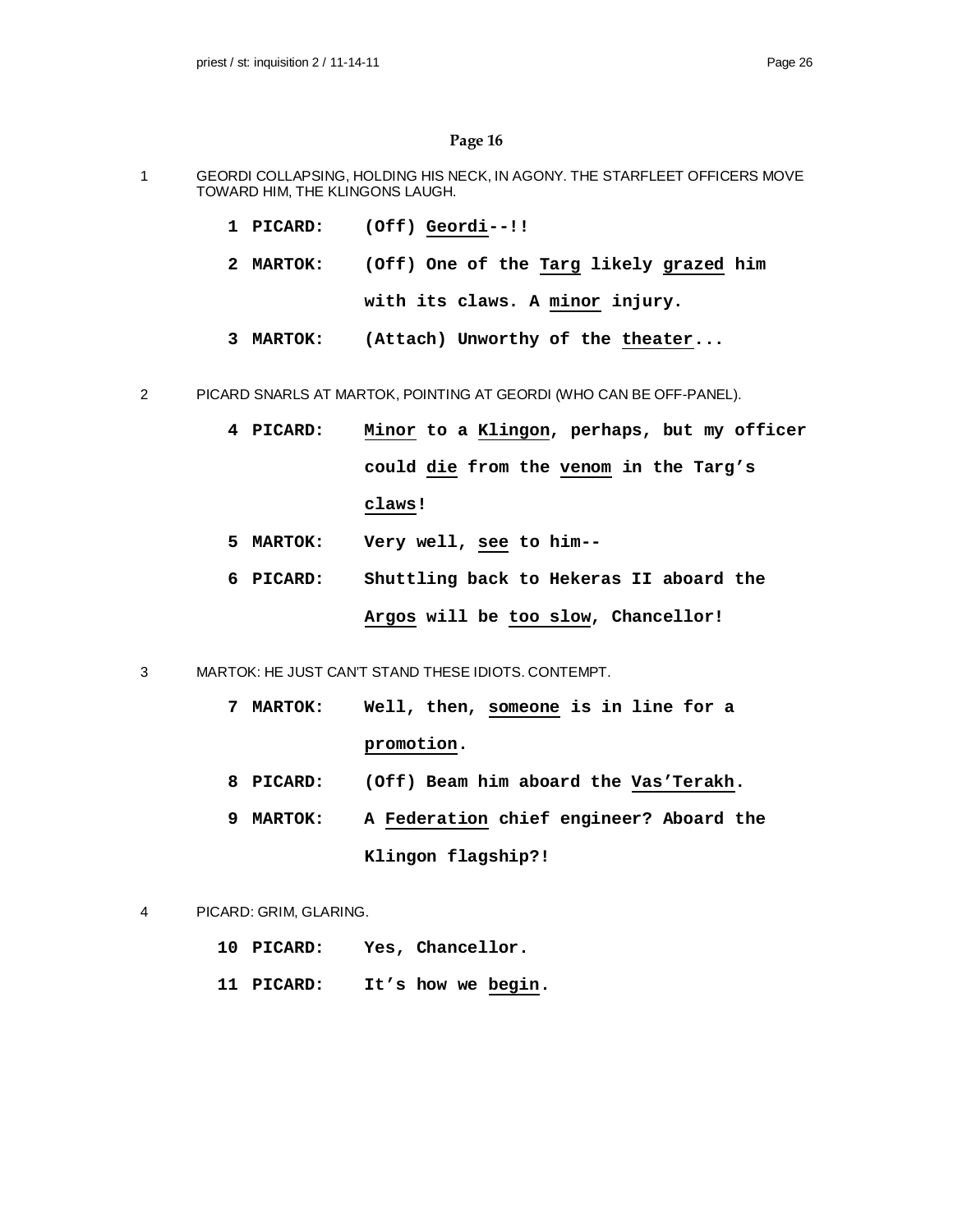- 5 BIG PANEL: UNDERWATER: THE SVERDLOV EXECUTES A GRACEFUL BANKING TURN, CHANGING ITS COURSE.
	- **12 FROM SHIP: Helm-- why are we changing course?**
	- **13 FROM SHIP: I don't know, Lieutenant-- helm control--**

**looks like its been transferred--**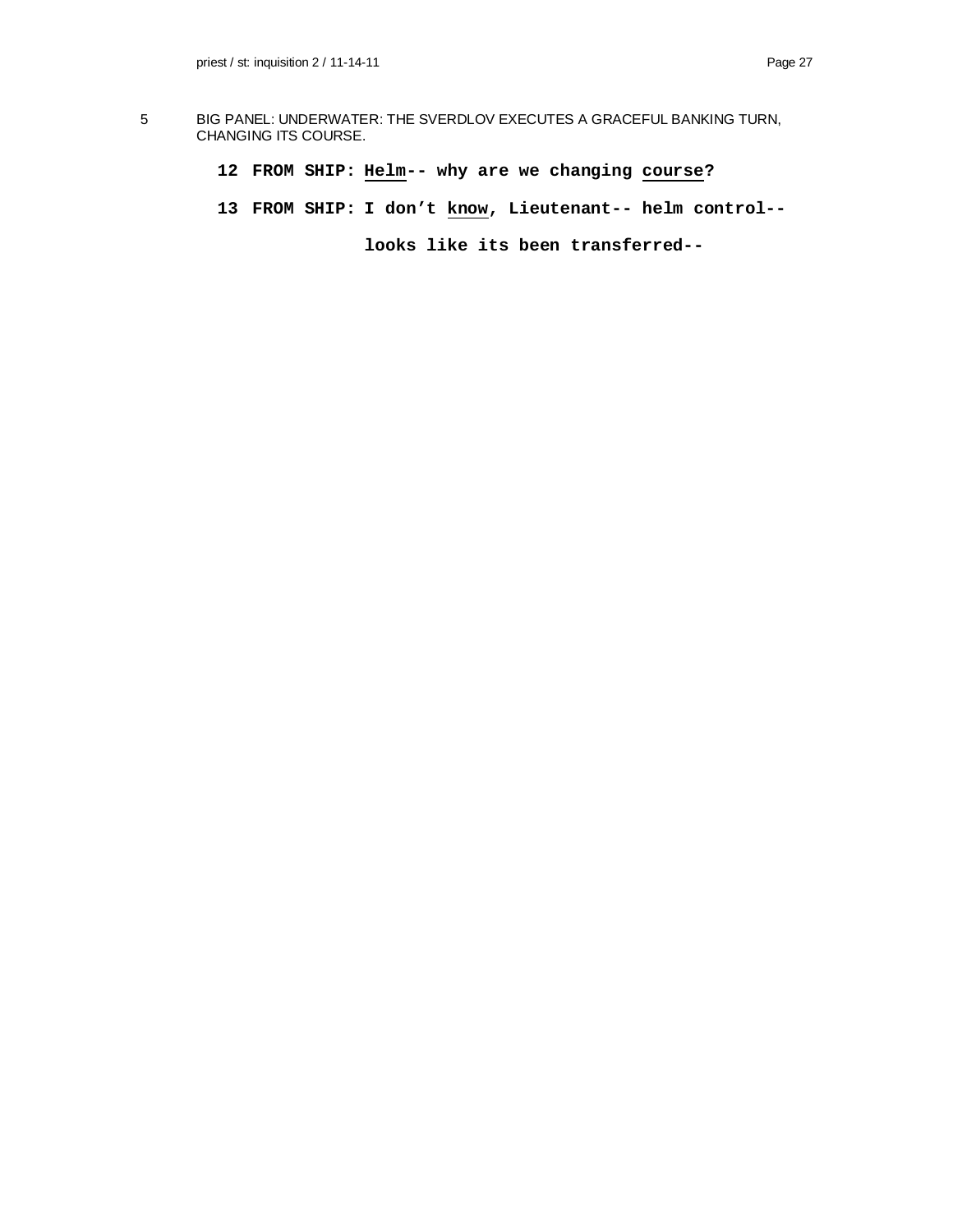- 1 CUT TO: SVERDLOV BRIDGE: SHANNON WEATHERS IN COMMAND CHAIR, PUSHING BUTTONS ON HER ARM REST. THE PILOT (NOT BAIR) TURNING TOWARD HER.
	- **1 HELMSMAN: --to engineering.**

**-**

- **2 WEATHERS: Bridge to engineering-- guys, what are you-**
- **3 ELECTRONIC:** *I've transferred all command codes down here, Shannon--*
- 2 NEW ANGLE: THE MAIN VIEWSCREEN: REECE IN ENGINEERING. INTENSE. BAIR BEHIND HER.
	- **4 REECE: (Electronic)** *--I am terminating the training exercise and re-assuming command of the Sverdlov.*
	- **5 WEATHERS: (Off) B-but-- you can't do that-- the whole point of the exercise--**
	- **6 REECE: (Electronic)** *--is to allow a crazy Klingon to destroy my ship?*
- 3 ANGLE: SHANNON WEATHERS: PRESSING HER CASE: INTENSE, NOT ANGER, BUT NO FEAR.
	- **7 WEATHERS: If that's what it takes, yes.**

**-**

- **8 WEATHERS: Reece--Worf has tactical command. That supersedes your rank. You have no right to-**
- **9 ELECTRONIC:** *Something's gone very wrong, Shannon.*
- **10 WEATHERS: Yes. It's supposed to seem that way, Reece. That's the whole point-- to see what you'd do.**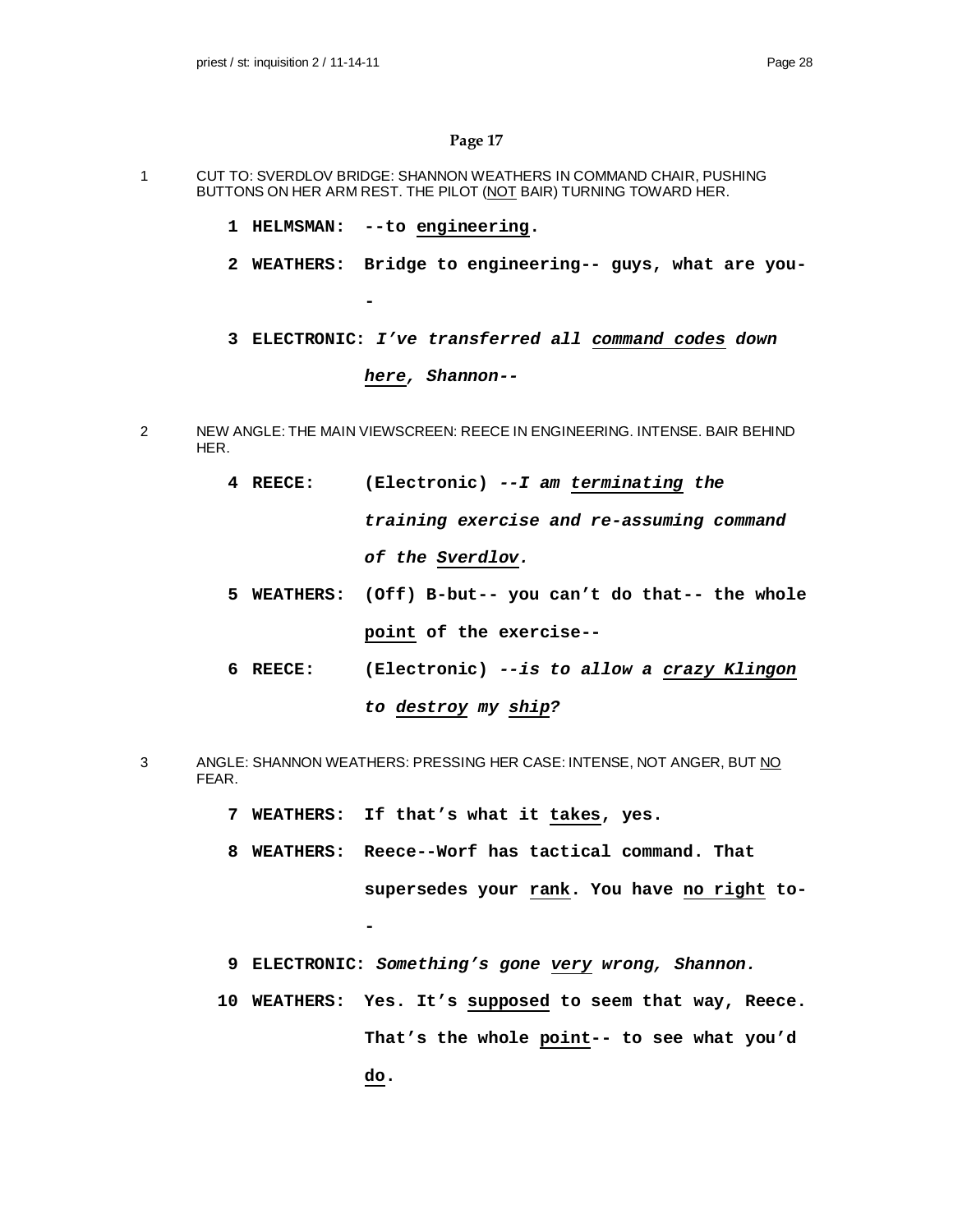- 4 CUT TO: ENGINEERING: REECE TALKING INTO A VIEWER ON A CONSOLE, BAIR OPERATING ANOTHER PANEL, OTHER OFFICERS OBSERVE.
	- **11 REECE: Yeah, well, this is it.**
	- **12 REECE: What grade do I earn when Worf gets us all killed?**
	- **13 REECE: We will surface the ship, resume orbit and contact Starfleet Command for instructions.**
- 5 NEW ANGLE: REECE ADDRESSES THE ENGINEERING CREW. GRIM.
	- **14 REECE: Anybody down here have a problem with that?**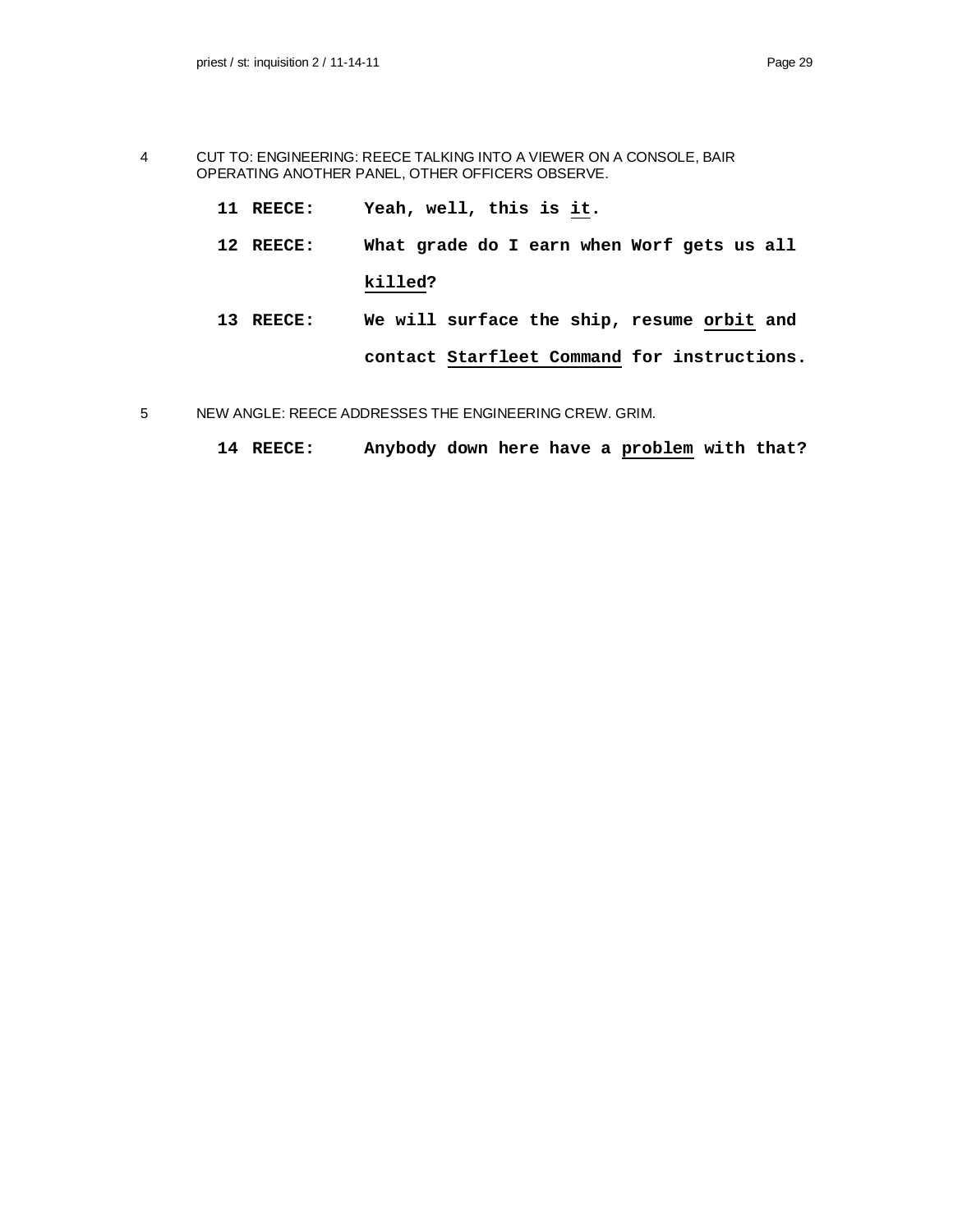- 1 LONG SHOT: HIGH OVERHEAD ANGLE: THE SHUTTLECRAFT AMONG THE ICY CLIFFS. NO ICE ON THE SHUTTLE NOW, ITS RUNNING LIGHTS ON, INTERIOR LIGHTS ON.
	- **1 VOICE: (From shuttle) Six minutes, Commander--**
- 2 INTERIOR, SHUTTLE: XERXES, AN EVIL SMILE, TAUNTS WORF. XERXES WEARING THE RESTRAINER COLLAR. WORF CALM, BITING INTO A PIECE OF FRUIT.
	- **2 XERXES: --you barely have battery power enough to push this shuttle up through the motor oil that passes for water here on Lanatos II.**
	- **3 XERXES: Comm signals cannot pass through the muck, and your fellow Ridley has apparently failed.**
	- **4 XERXES: The moment we surface, my Devroq raiders will blow us to oblivion.**
- 3 WORF: CALM, BITING THE FRUIT.
	- **5 WORF: Your men will kill their own messiah?**
	- **6 XERXES: (Off) It's what I trained them to do.**
	- **7 XERXES: (Attach) The Devroq would never trust one of their own who'd been tainted by our enemies.**
	- **8 WORF: Honor... among terrorists.**
- 4 2-SHOT: XERXES AND WORF.
	- **9 XERXES: I despise the Romulan leadership as much as you, Klingon. I left the Tal Shiar to fight in the Romulan resistance--**
	- **10 XERXES: --aided by your very own Federation.**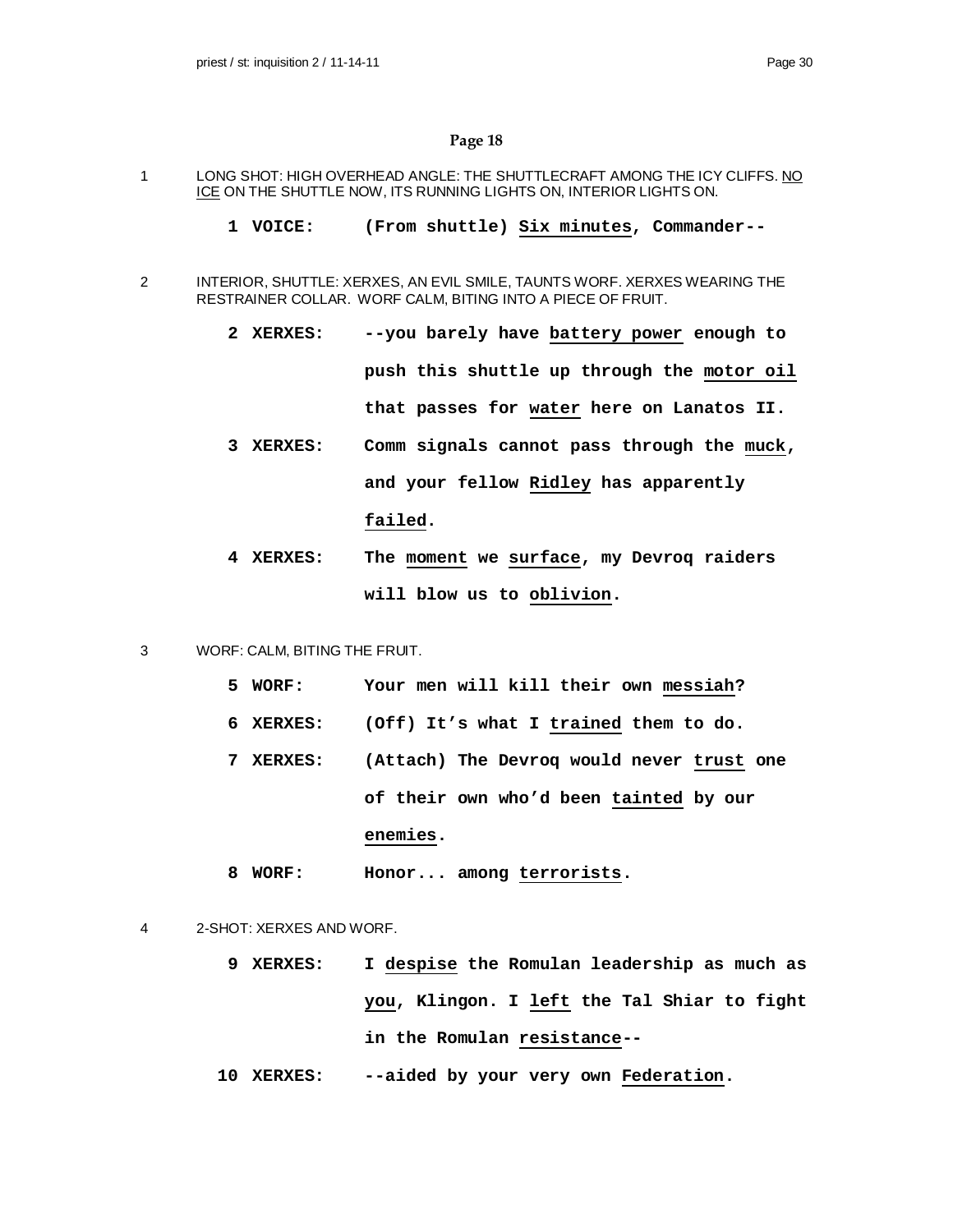- **11 XERXES: That was, of course, before Shinzon.**
- 5 XERXES, AMUSED. HE TUGS AT THE COLLAR WITH ONE HAND, AN IDLE GESTURE MORE ABOUT THE COLLAR's DISCOMFORT. HE IS NOT LITERALLY TRYING TO BREAK IT.
	- **12 XERXES: Shinzon killed off the Romulan Senate, Picard eliminated Shinzon, Suran and Donatra led "reform" efforts on Romulus-- 13 XERXES: -- the Federation ended its support of the**

# **Devroq Confederacy--**

- **12 XERXES: --and I am now... a "terrorist."**
- 6 WORF. SNARLING.
	- **13 WORF: You have murdered hundreds of civilians- women and children.**
	- **14 XERXES: (Off) Martyrs for the cause of peace.**
	- **15 XERXES: (Off) I realize you are merely following orders. My only wonder is--**
	- **16 XERXES: --are they from Starfleet ... or Qo'noS...**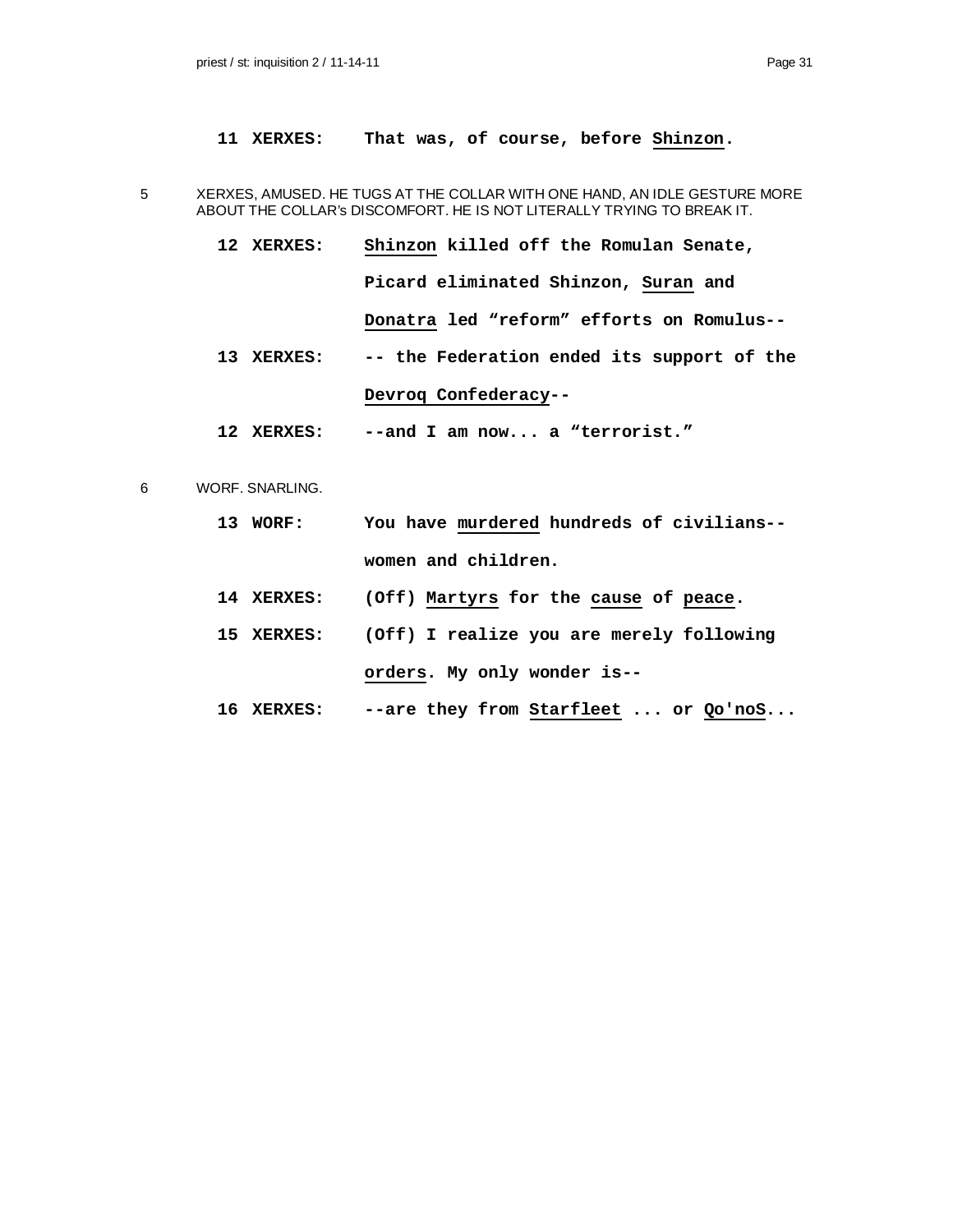- 1 STAT/REPEAT: DETAIL: WORF's WRIST BAND: AN ELECTRONIC READOUT.
	- **1 READOUT: RIDLEY GREEN**
- 2 INTERIOR: A CELL IN THE BRIG. RIDLEY RISES FROM THE FLOOR, NURSING HIS HEAD.
	- **2 RIDLEY: ...oh...mother...**
	- **3 RIDLEY: ...damned anesthetine gas...**
	- **4 RIDLEY: ...and I bet they took my cigars...**
- 3 NEW ANGLE: THE DUTY GUARD AT HIS STATION. HE IGNORES RIDLEY.
	- **5 RIDLEY: You there-- useless flunky-- what time is it? What's our position?**
	- **6 RIDLEY: Hey-- monkey boy-- listen to me--**
	- **7 RIDLEY: --you better tell Reece to stay on the course heading Worf plotted to avoid the Lanatosian sonar nets!**
- 4 ON RIDLEY, ANGRILY YELLING THROUGH THE FORCE FIELD.
	- **8 RIDLEY: If Madame Tussaud takes us out of these canyons, Lanatosian security can track us.**
	- **9 RIDLEY: They'll give our position up to those Romulan terrorists they've been providing safe harbor to!**
	- **10 RIDLEY: Our shields are useless down here in this snot. We're a sitting duck for--**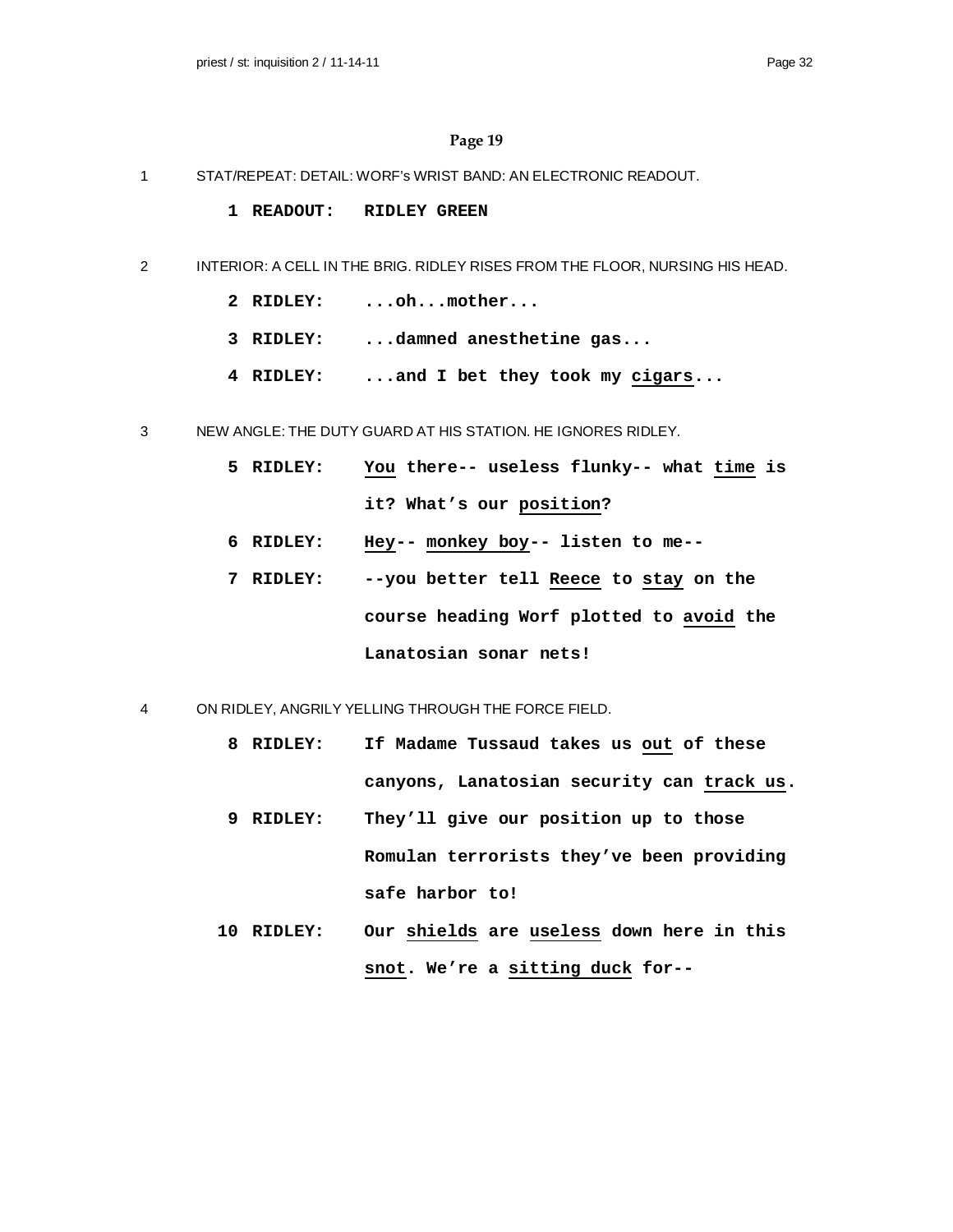- 5 NEW ANGLE: THE BRIG IS ROCKED BY MASSIVE IMPACT, RIDLEY THROWN BACK OFF HIS FEET.
	- **11 SFX: THHHOOOOOOOMM--!!**
	- **12 RIDLEY: --**
	- **13 RIDLEY: --that...**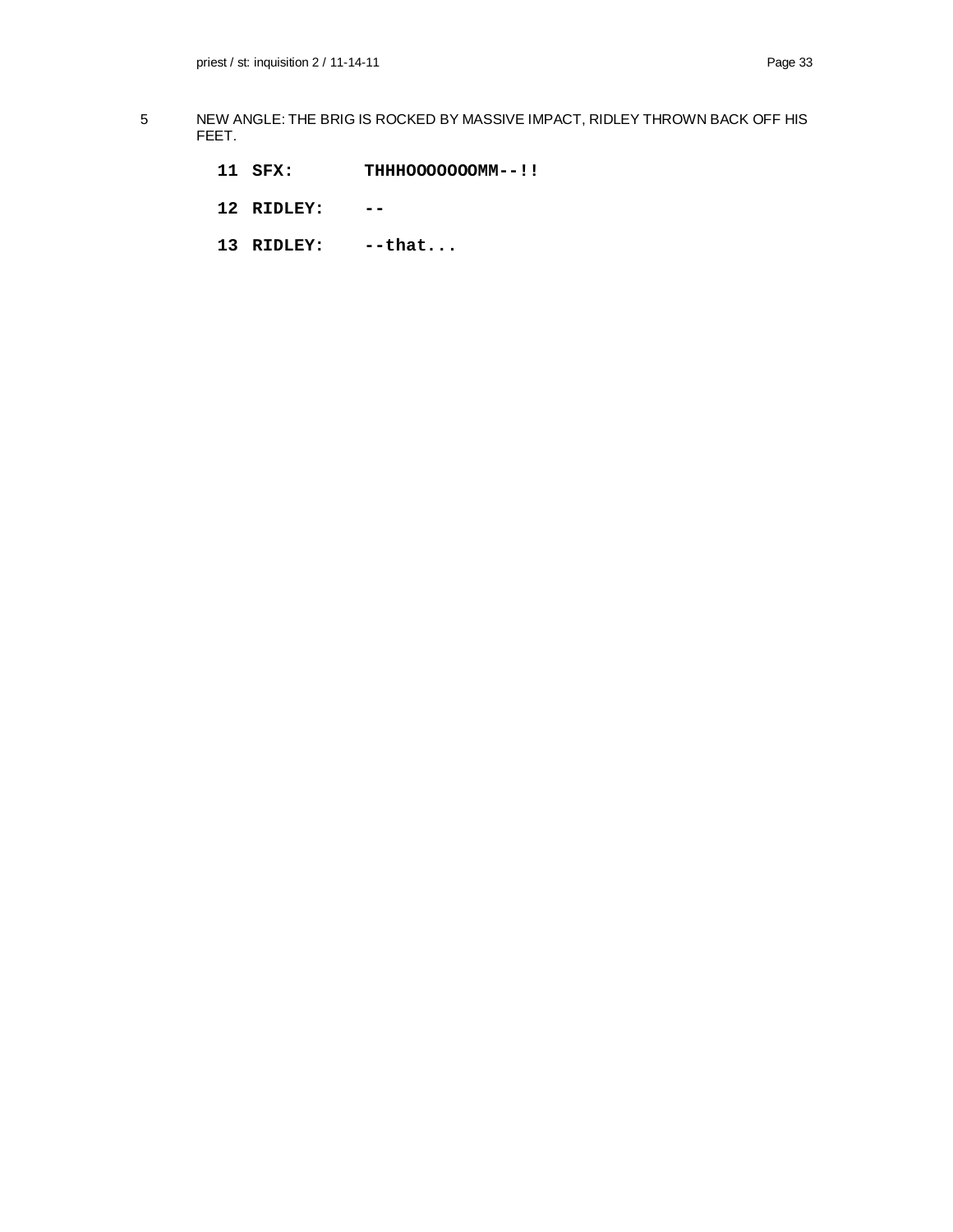- 1 CUT TO: ENGINEERING: REECE TURNING, ALARMED. ANGLE THE HORIZON TO INDICATE THE SHIP's BEEN HIT.
	- **1 REECE: Report.**
	- **2 BAIR: (Off) Direct hit! We're being fired upon,**

**Commander.**

- **3 REECE: By who? Why?!?**
- 2 THE BRIDGE: SHANNON LEANING FORWARD IN HER COMMAND CHAIR, SQUINTING, TYING TO MAKE OUT ANYTHING ON THE VIEWSCREEN: ALL WE SEE IS THICK FLUID.
	- **4 WEATHERS: Damn if I know, Commander-- sensors**

**useless-- can't get a visual--**

- **5 ELECTRONIC: (Burst) SHIELDS.**
- **6 WEATHERS: Shield generators inoperable down here-- we**

**have to surface--**

- 3 ANOTHER IMPACT: SHANNON AND BRIDGE CREW THROWN OUT OF THEIR CHAIRS BY TE IMPACT, CONSOLES EXPLODING.
	- **7 SFX: THHHOOOOOOOMM--!!**
	- **8 WEATHERS: --if we still can--!**
- 4 CUT TO: SHIP EXTERIOR: A TRIO OF RAIDERS FIRE PHYSICAL, MARINE-STYLE TORPEDOES. WATER BUBBLES TRAIL IN THE TORPEDOES' WAKE. EXPLOSIONS FROM THE SVERDLOV's ENGINEERING SECTION.
	- **9 VOICE: (From Sverdlov) Direct hit, Commander--**
	- **10 VOICE: (Attach) --hull breaches deck 6, 8 and--**
- 5 CUT TO: REECE's FACE: ALARM (NOT FEAR): SHE SEES SOMETHING.
	- **11 ELECTRONIC:** *--11. Engineering, sir!!*
	- **12 ELECTRONIC:** *Commander Reece--*
	- **13 ELECTRONIC: --GET OUT OF THERE!!!**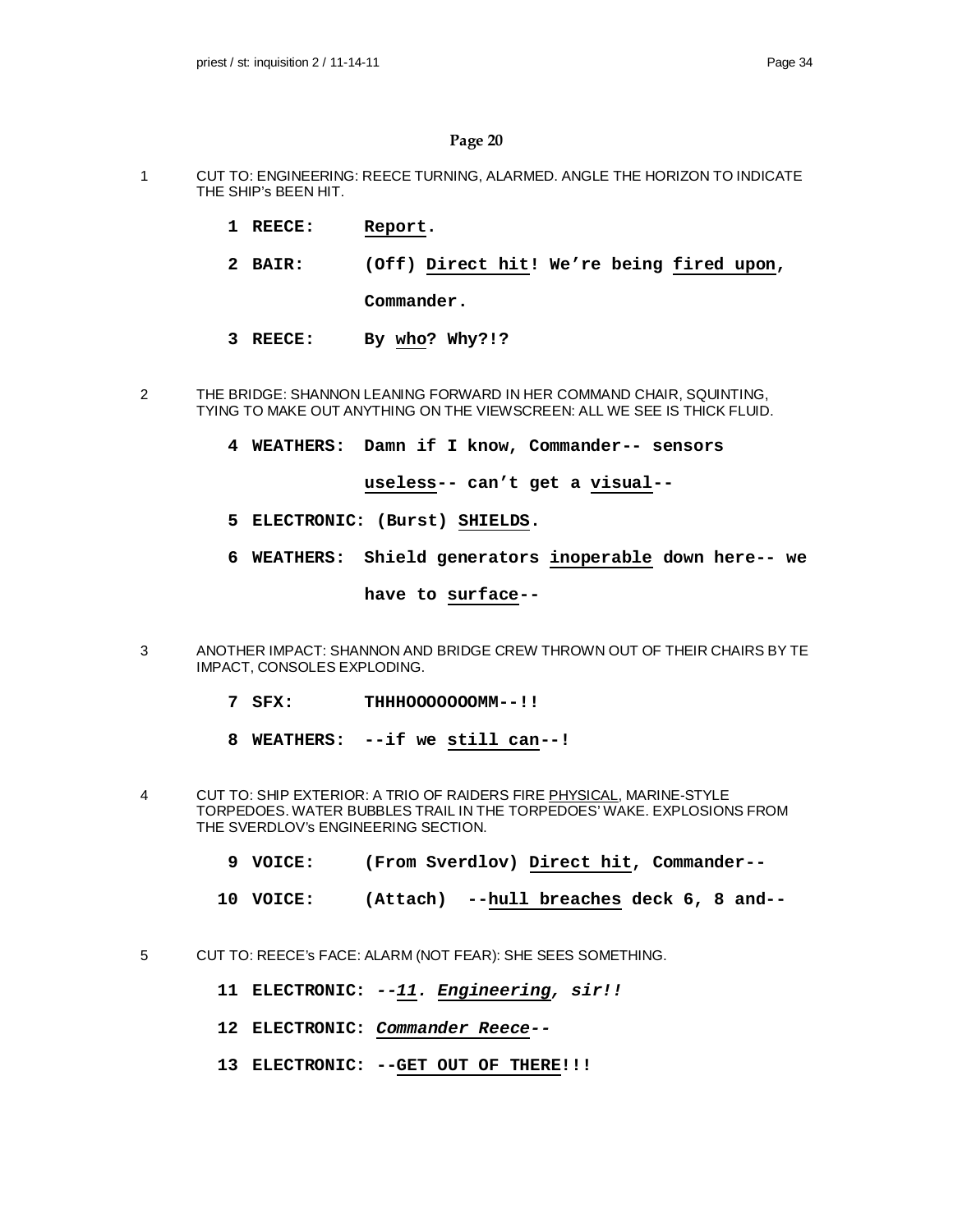- 1 WIDE: MASSIVE WALLS OF WATER INSTANTLY SMASH THROUGH ENGINEERING, FLOODING IT.
	- **1 ELECTRONIC:** *COMMANDER--!!*
- 2 NEW ANGLE: ENGINEERING: NOW COMPLETELY UNDERWATER: CREWMEN STRUGGLING, TRYING TO SWIM. REMEMBER: THIS STUFF S NOT WATER. IT IS VERY THICK AND DIFFICULT TO SWIM IN.
	- **2 ELECTRONIC: REECE--!!** *KATHY--!!*
- 3 THE BRIDGE: WEATHERS LEANING OVER THE HELMSMAN's SHOULDER.
	- **3 WEATHERS: Hard to Port, Ensign--!!**
	- **4 ENSIGN: I'm trying, sir-- but all command function**

**is locked out-- transferred to engineering-**

**-!!**

- **5 VOICE: (Off) Lieutenant-- on-screen--!!**
- 4 WEATHERS: ALARM.
	- **6 VOICE: (Off) They're coming around!!**
- 5 WHAT SHE SEES: THE MAIN VIEWSCREEN: THE TRIO OF RAIDERS COMING RIGHT FOR THEM.

**— no copy —**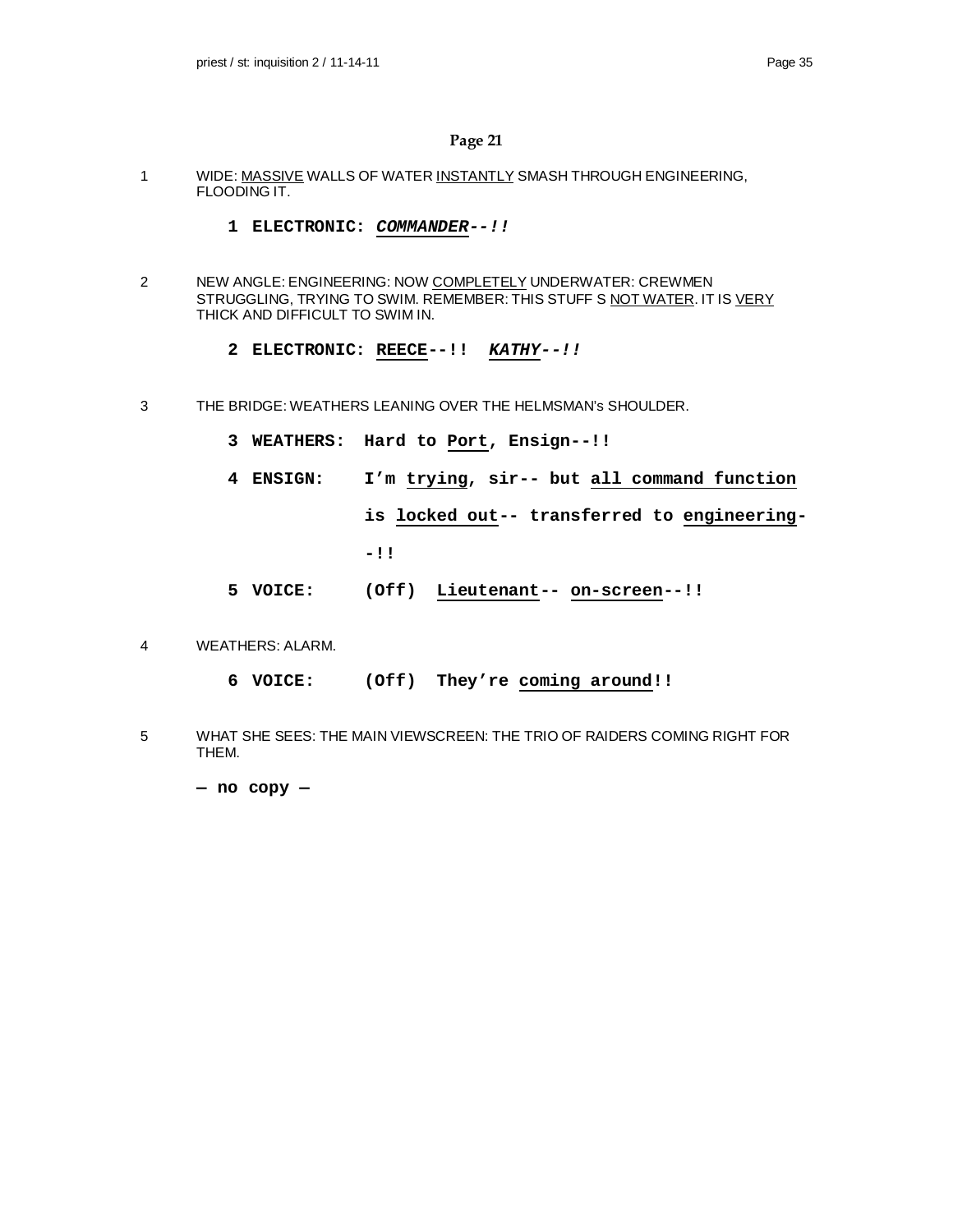1 EXTERIOR: SVERDLOV HIT BY MULTIPLE TORPEDOES, WATER CHURNING AS THE STARSHIP SINKS OVER ON ONE SIDE.

**— no copy —**

2 THE SVERDLOV NOW ROLLING AND SINKING, PLUMMETING ITO THE DARK ICY DEPTHS. THE RIDERS ARC AROUND PAST OUR POINT OF VIEW, MAKING A RUN FOR IT.

**— no copy —**

- 3 THE BRIDGE: SHANNON, NOW BACK AT HER COMMUNICATIONS POST (ONE OF STATIONS ABOVE AND BEHIND THE TWO COMMAND CHAIRS) SLAMMING HER HAND DOWN ON HER CONTROL PANEL. "RED ALERT" ON ALL MONITOR SCREENS EXCEPT ONE CLOSEST TO SHANNON.
	- **1 WEATHERS: Launching the buoy!!**
	- **2 MONITOR SCREEN: DISASTER BEACON LAUNCH**
	- **3 ALL OTHER MONITORS: CONDITION RED**
- 4 THE SVERDLOV TRAILING AWAY, MASSIVE STEAM OF AIR BUBBLES AND DEBRIS FROM TORPEDO HITS IN ITS WAKE AS IT TRAILS DOWN AND AWAY FROM US, DYING.

A MISSILE LAUNCHED FROM THE SHIP ROCKETS TOWARD US. THIS IS NOT A WEAPON BUT DISASTER BEACON WHICH WILL ULTIMATELY HEAD INTO ORBIT ABOVE THE PLANET.

- **4 VOICE: (From Ship) Buoy away, sir!**
- 5 BIG PANEL: NEW ANGLE: THE SVERDLOV, BANKING AROUND, OUT OF CONTROL, THE EDGE OF THE DISC SMASHING AGAINST A CLIFF FACE, DEBRIS FLYING, MASSIVE JETS OF AIR ESCAPING, BLOWING DEBRIS, CREWMEMBERS, ETC. OUT OF THE DISH.
	- **5 SFX: KEEERRRAAAAAMMMMMM--!!**